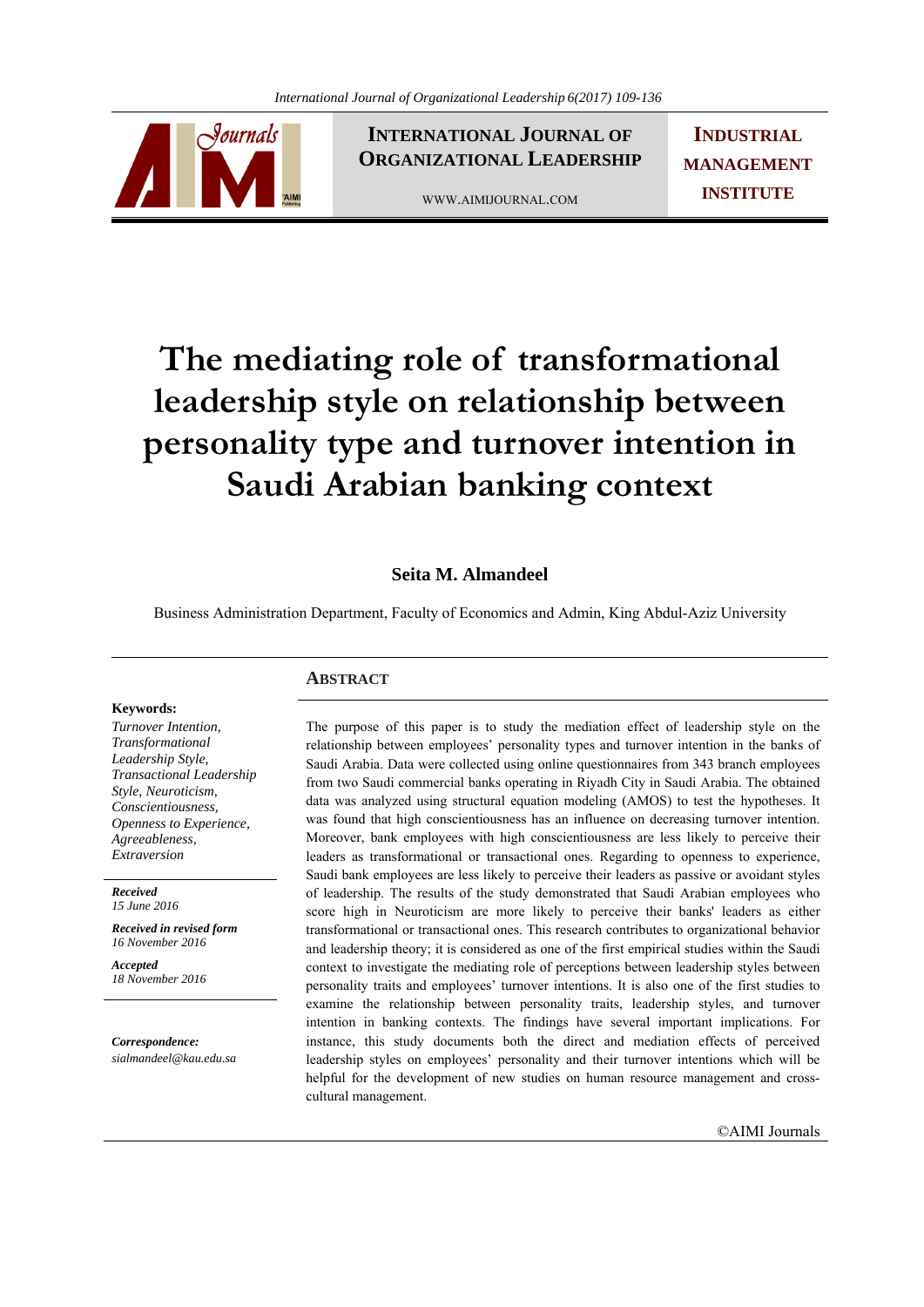The subject of leadership has attracted a great deal of attention in the  $19<sup>th</sup>$  century, thus a special focus was given to the concept of great man when distinguishing leaders from nonleaders (Shondrick, Dinh, & Lord, 2010). In this regard, the leadership continuum primarily gave attention to the leader as the main element of the leadership process in what is known as the leader-centric approach (Bass & Bass, 2008). Accordingly, leadership was considered as a vertical process in which leaders' behavior has a one-way influence on followers. It is seen too much through the eyes of followers rather than the leaders where leadership behavior is mainly influenced by followers' perceptions of their leaders (Kaiser, Hogan, & Craig, 2008). This line of research (Emery, Calvard, & Pierce, 2013; Felfe & Schyns, 2006; Hetland & Sandal, 2003; Hetland, Sandal & Johnsen, 2008; Meindl, 1995; Yammarino & Atwater, 1993) suggested that academic literature has neglected the role of characteristics of good followers in shaping and influencing leaders' behavior. Therefore, the focus of the current study is on leadership behavior from the followers' perspective. Therefore, it can be labelled as a follower–centered leadership style that examines the role of followers' characteristics which are posited to be the dependent variables affected by leaders' behavior (Dvir, Eden, Avolio & Shamir, 2002) and are considered as recipients or moderators of the leadership influence. Consequently, the purpose of this study is to identify the relationship between employees' personality traits and their turnover intentions. Additionally, it has intended to investigate the mediation effect of leadership style on the relationships between employees' personality traits and their turnover intentions in Saudi commercial banks. In spite of the plentiful research on leadership styles and mediational associations between leaders' leadership styles, perceptions, personalities, and turnover intentions, insufficient research has been done on these issues. To address the research gaps, this study attempts to examine the direct effect of the personality traits on employees 'turnover intentions and test the mediational effect of leadership style on the relationship between employees' personality and turnover intentions. Figure 2 presents a schematic representation of the relationships. The study can make several significant contributions. In term of theory, this study will provide insights into how the specific employees' personality traits in commercial banks in Saudi Arabia have an effect on their turnover intentions. It also contributes to the employees' turnover intention literature through examining the mediating effect of perceived leadership styles on the relationship between employees' personalities and turnover intentions, specifically, the attitudes of those who are working under transformational and transactional leaders in Saudi baking sector. In addition, this study adds to the growing body of leadership and organizational behavior literature by providing a more integrative view of transformational and transactional leadership styles as mediator variables in the relationship between dependent and independent variables. Most research has tested whether the direct effects of leadership styles are congruent with dependent and independent variables (Felfe & Schyns, 2006; Hussain Haider & Riaz, 2010; Nguni, Sleegers & Denessen, 2006; Yin, 2009; Zhu, Avolio & Walumbwa, 2009). In terms of real-world practice, the finding of this study can help international organisations which intend to enter the Saudi market and, in particular, they need to understand the role of Saudi employees' personalities in shaping their attitudes to their organisations and leadership perceptions. Banks' human resources managers could include personality tests that evaluate individuals' personality traits when selecting and hiring new bankers to determine whether a candidate is suitable for a specific work environment such as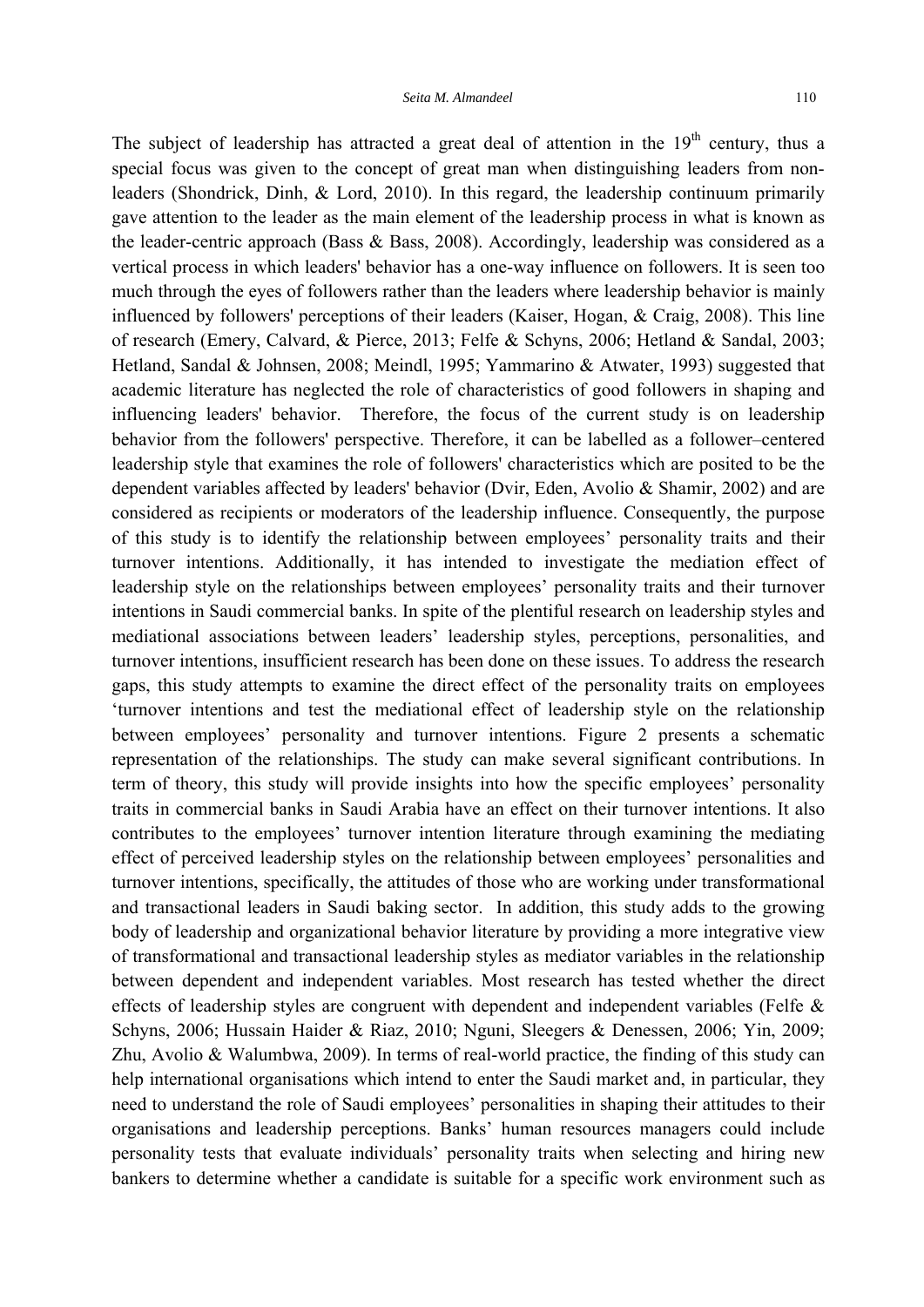banking. Banks require tolerant employees who are able to handle encounters with a wide variety of people while working under pressure within teams effectively and create productive social relationships with clients. Furthermore, the findings of the current study will help in developing leaders' behavior by training them in how to deal differently with each follower according to his/her personality characteristics. The findings will help to provide guidance for leaders on how they can best work with followers by taking each follower's personality differences into account. The study considers similarities in personality types of leaders and followers during employees' selection and training, formulation of job descriptions, and leaders' development by identifying the leadership behavior from the followers' point of view specifically in the banking sector.

#### **Theoretical Background**

# **The Influence of Personality in Leadership Perception**

Personality refers to "generalization about life, human nature, and exploration of individual differences" (Hogan, 2005, p. 334). It consists of a group of traits which is stable over time and distinguishes differences between individuals' dispositions and enduring patterns of thoughts and emotions which help to explain their behaviors within social situations (Costa & McCrae, 1992).

The preceding lines of research underline the role of personality disposition on work behavior. Watson, Clark, and Tellegen (1988) suggested that there are two main independent personality dispositions that individuals experience including positive affectivity and negative affectivity. Positive affectively reflects the extent to which a person feels energetic to engage in pleasurable activities. So, individuals who have high positive affectively are more likely to display pleasurable engagement in their works which leading to a higher sense of overall wellbeing. On the other hand, negative affectively reflects anxiety and distress feelings; therefore, individuals with high negative affectively are more likely to experience negative feelings during situations which may create barriers in social interaction (Keith & Frese, 2005). Two affective dimensions are associated with personality traits that indicate whether individuals will exhibit either positive or negative emotions. For example, positive affectively corresponds more to extraversion personality traits, conscientiousness, and agreeableness, while negative affectively mainly corresponds to the dominant personality traits of neuroticism (Watson et al., 1988). An individual's personality is interpreted through a behavioral and expression approach, so in this regard their personality traits become a good predictor of a person's behavior. The Big-Five model involves a set of personality attributions (Costa & McCraes, 1992). It provides a framework for interpreting a person's personality and is based on personality traits which have been encoded into their languages and are then used to clarify differences between individuals (John & Srivastava, 1999). Big-Five measurement model has been examined in different contexts to confirm its validity. It consists of five individual personality attributions including openness to experience, conscientiousness, extraversion, agreeableness, and neuroticism. In extraversion, an individual possesses social skills and is enthusiastic, assertive, and ambitious. An extravert person refers to one who enjoys of being with other people (Goldberg, 1990; Hogan, 2005). The second attribute refers to agreeableness of individuals. People who score high in agreeableness are flexible, broad-minded, warm, cooperative,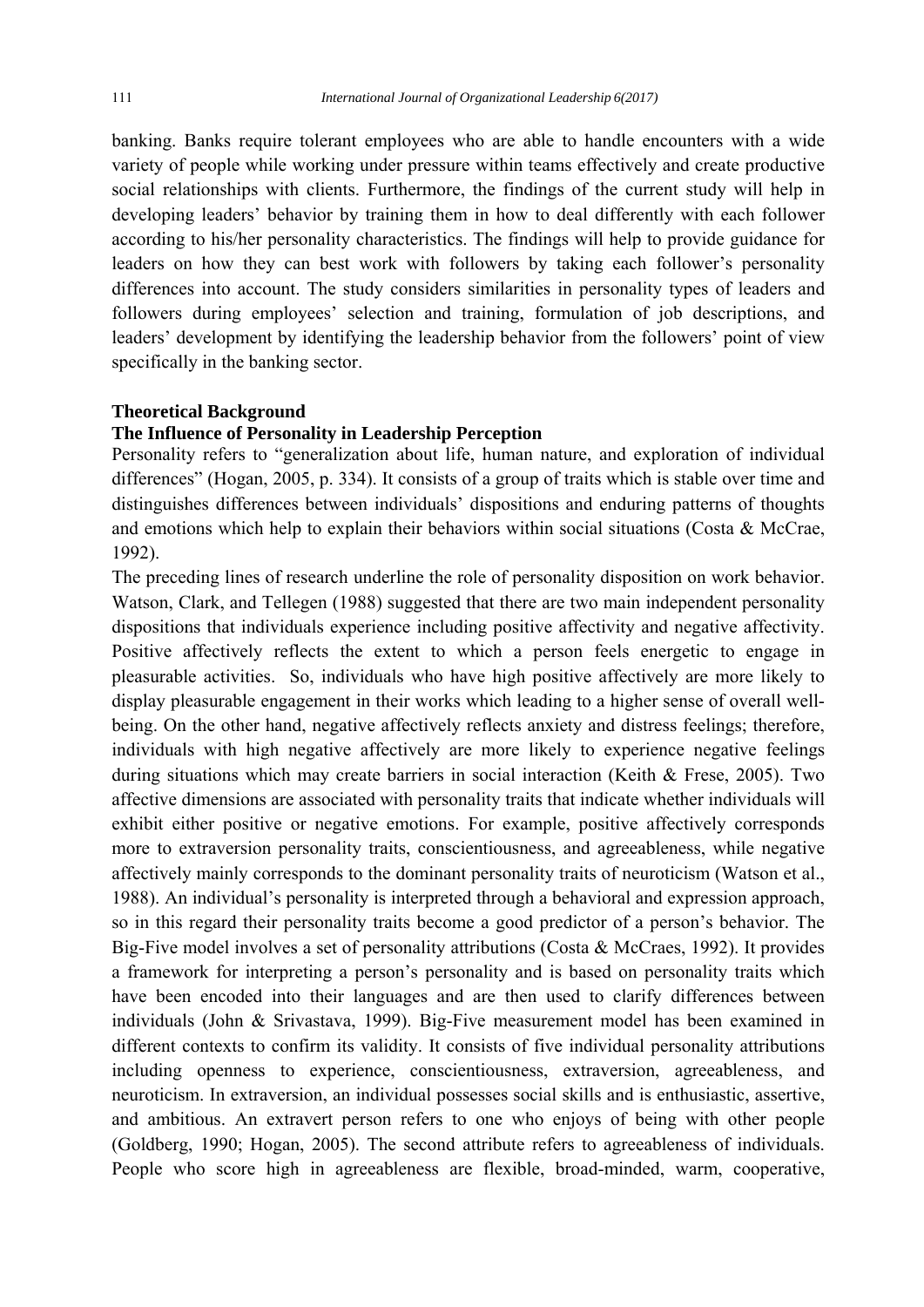sensitive, and have forgiveness (Barrick & Mount, 1991; Hogan, 2005). Conscientiousness or dependability is associated with educational success, hardworking, and focusing on success; thus, it is representative factor which shows the need for achievement (Digman, 1990). The fourth personality attribute is openness to experience. Individuals who possess this attribute are imaginative, cultured, scientific thinkers, original, creative, intellectually curious, art- and beauty-oriented, and are aware of their feelings (Costa & McCrae, 1992). On the other side, individuals with a low score in openness to experience or who are closed-minded tend to have a narrow set of interests. Neuroticism or having low levels of emotional stability is considered to be an important trait in personality studies. An individual who scores high in neuroticism is more likely to experience a negative influence because of his/her surroundings due to traits such as anxiety, depression, aggression and are more likely to experience negative feelings during situations which may create barriers in social interaction (Keith & Frese, 2005; Watson et al., 1988). Consistent with this perspective, researchers (DeNeve & Cooper, 1998; John, Naumann & Soto, 2008) argued that openness to experience dimension could be described as a double-edged sword where individuals at both ends of the spectrum feel equally good or bad, so the direction of the affective reaction in social situations is not clear. It is not obvious whether this dimension is positive affective or negative affective and the directional influence the openness to experience on job attitude is unclear. Personality traits are assumed to be stable dispositions that affect employees' attitudes, beliefs, work behavior, and interaction with their leaders. Therefore, focusing on employees' personalities will help to explain employees' perceptions of leadership styles (Collinson, 2006). Leadership will be associated with employees' personalities which are reflected in how they perceive and interact with their leader, which will be translated into their ratings. The transformational leader who displays of confidence and articulation of a vision designed to inspire employees (Bass & Riggio, 2006). The main key to the success of leadership style is the leader's sensitivity to employees; some attention has been paid to the followers of transformational leaders. For example, Felfe and Schyns (2010) and Hetland and Sandal (2003) suggested that there was an interaction between a transformational leader's ability to motivate their followers and the followers' personality characteristics. Leader's behavior is influenced by employees' characteristics. The study model was formulated that employees' personality traits may influence their perception of leadership behavior (Ehrhart & Klein, 2001). Employees with each of these personality traits have tendency to perceive different work situations (Bowling, Beehr, & Lepisto, 2006). Therefore, focusing on employees' personalities will help explain employees' perceptions of leadership styles. Employees' personality traits are likely to guide their choices regarding to their leadership perception (Collinson, 2006) when rating their leaders.

## **Transformational and Transactional leadership Style and Positive Affectivity Traits**

Transformational leaders who exhibit transformational/transactional behaviors encourage positive affective responses (Emery et al., 2013; Felfe & Schyns, 2006; Hetland & Sandal, 2003; Meindl, 1995; Yammarino & Atwater, 1993) and stimulate followers to change their beliefs, values, motives, and challenges in order to raise their performance (Avolio, Bass, & Jung, 1999). Similarly, transactional leadership comprises contingent rewards (clarifies desired outcomes), activeness (corrects problems when detected) and passive management-by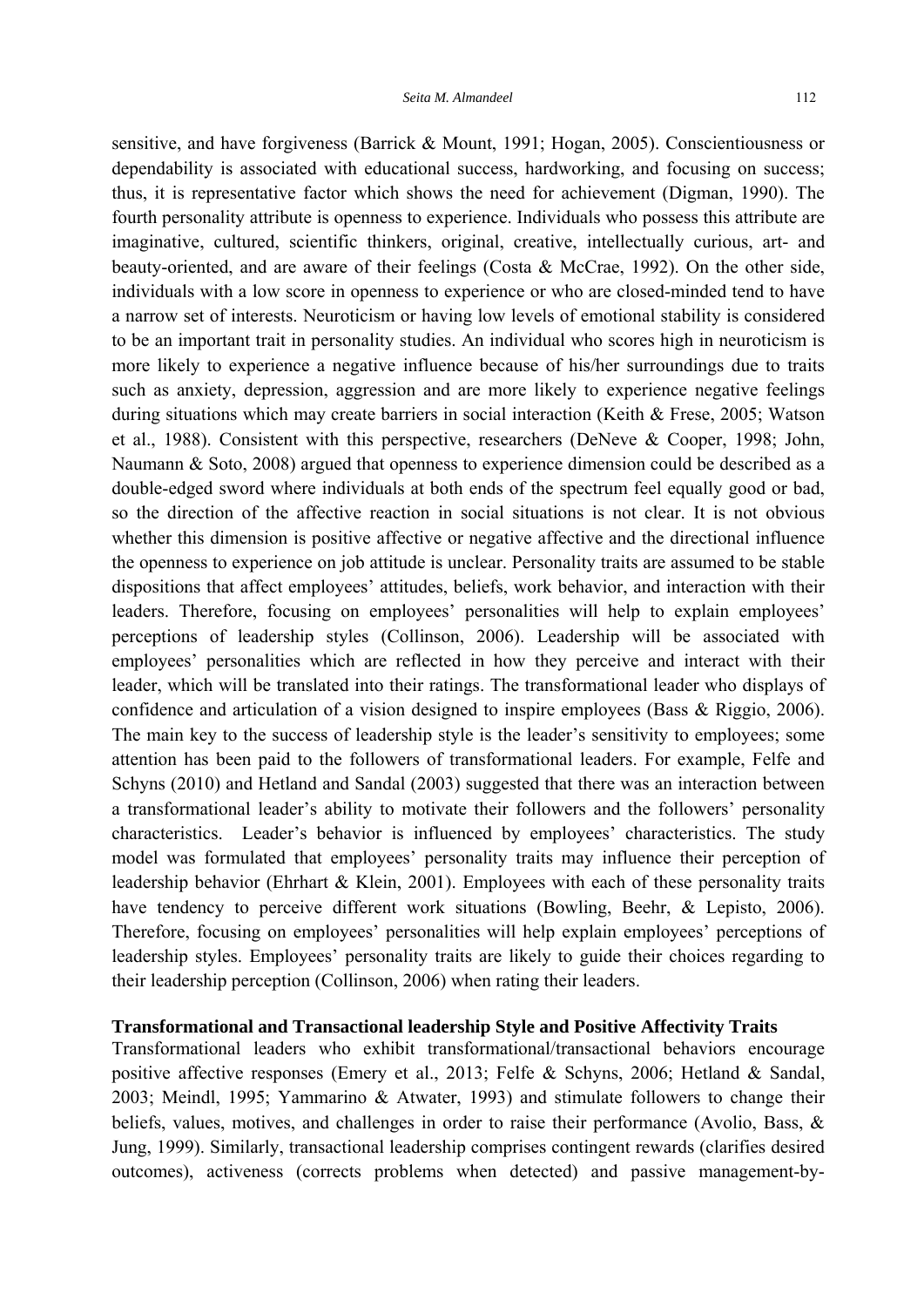exception (intervenes reluctantly). Contingent rewards are based on the idea that reward is the driving force behind effective performance. Leaders who practice active management-byexception behavior continually monitor their employees to avert below-standard performance. Positive affectivity traits such as, extraversion, agreeableness, and conscientiousness personality traits encourages their leaders to be proud and faithful. They should recognize their individual needs and define contingent reward system for themselves based on their performances (Bass, 1995), exhibiting either a highly transformational or transactional leadership style with low levels of avoidant leadership style. Previous research indicates that individuals with high levels of positive affective traits seek to establish interpersonal relationships with their leaders (Emery et al., 2013). Openness to experience attribute is more likely to be associated with self-expression, critical thinking, diverse acception, creativity, and positive affective thinking (Emery et al., 2013; Stevens & Ash, 2001). Hence, the openness attribute is conceptually similar to positive affectivity; therefore, these positive traits would be associated with a positive description of the leader as a transformational leader. Based on previous findings the following hypotheses were formulated:

**H01a:** There is a positive relationship between employees' extraversion and their perception of a transformational leadership style.

H<sub>02b</sub>: There is a positive relationship between employees' extraversion and their perception of a transactional leadership style.

H<sub>03c</sub>: There is a positive relationship between employees' agreeableness and their perception of a transformational leadership style.

**H04d:** There is a positive relationship between employees' agreeableness and their perception of a transactional leadership style.

**H05e:** There is a positive relationship between employees' conscientiousness and their perception of a transformational leadership style.

**H**<sub>06f</sub>: There is a positive relationship between employees' conscientiousness and their perception of a transactional leadership style.

H<sub>07g</sub>: There is a positive relationship between employees' openness to experience and their perception of a transformational leadership style.

**H08h:** There is a positive relationship between employees' openness to experience and their perception of a transactional leadership style.

# **Transformational and Transactional Leadership Style and Negative Affectivity Traits**

The leadership research has confirmed that neurotic followers are emotionally unstable with negative emotions which exhibit a wide spectrum in mood which can range from high levels of anxiety and depression to low levels of self-esteem (McCrae & Costa, 1987; Moss & Ngu, 2006). This is similar to the influence of negative affectivity as described earlier in this section which resulted in negative emotional interference, less confidence in their leader, unpleasant relationships with the leader, and non-affective interactions with him/her. The negative emotions of neurotic followers cause them to interact negatively and give negative descriptions of their leader (Hetland et al., 2008). Thus, they are less likely to prefer to work with a wellorganized leader such as those who have a transformational and transactional leadership style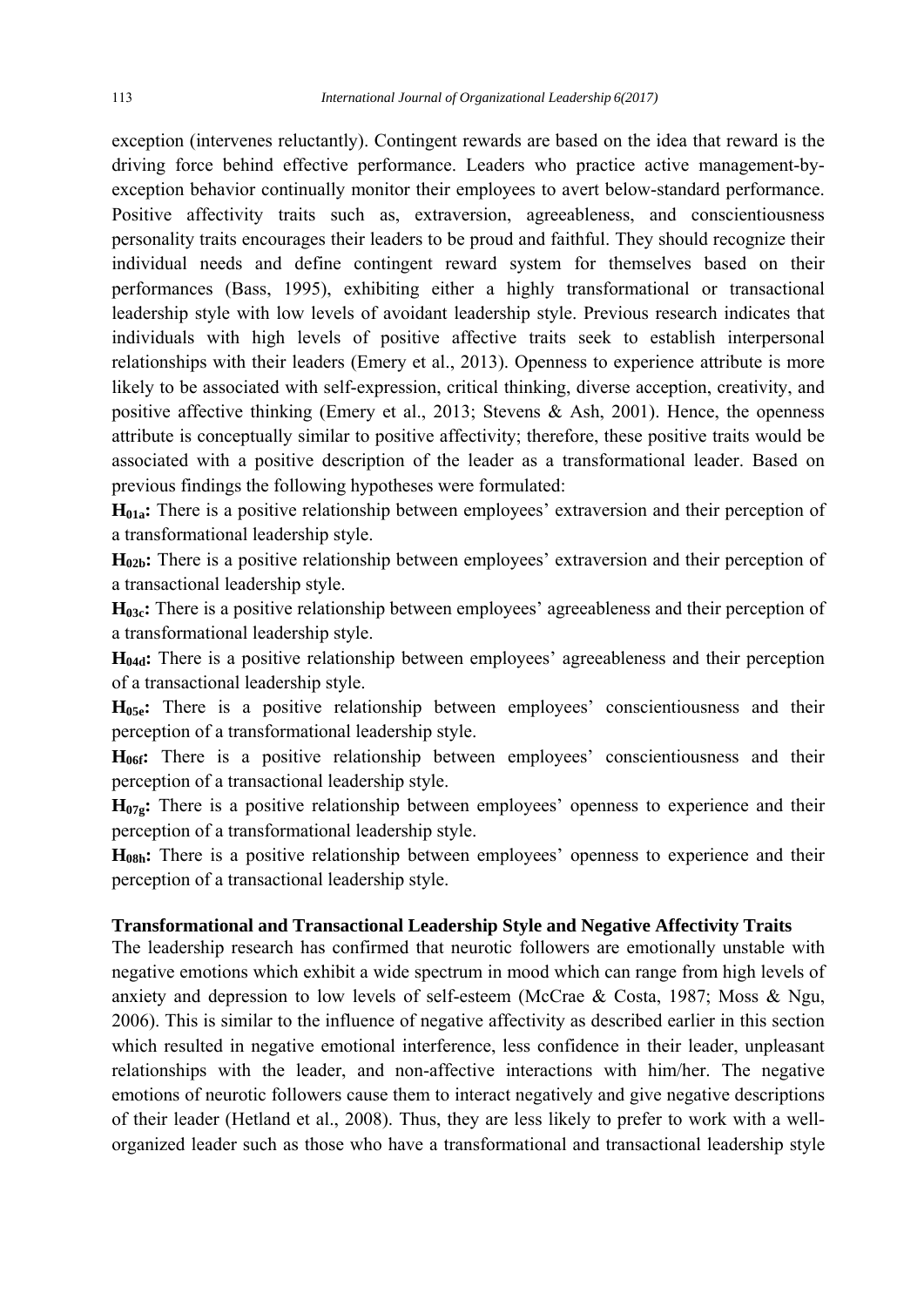and possibly more likely to prefer to work with passive or avoidant leadership (Ehrhart & Klein, 2001). Based on the above findings the following hypotheses were formulated:

**H<sub>09</sub>**: There is a negative relationship between employees' neuroticism employees and their perception of a transformational leadership style.

**H<sub>010</sub>**; There is a negative relationship between employees' neuroticism employees and their perception of a transactional leadership style.

#### **Employees' Personality Influence on Turnover Intention**

Intention to leave can be considered as the most significant predictor of turnover. Job dissatisfaction was more closely related to the thought and intention of quitting than actual turnover intention. Although employees may be satisfied with their current job, they may still have the desire to leave their employers. This may be due to broader economic performance issues, where it is expected that employees who are satisfied or dissatisfied with their jobs are equally to choose to change employers because of the availability of alternative job opportunities. Little systematic research on personality measures has been directed at investigating whether the Big-Five personality types are a predictor of counterproductive behavior such as deviant behavior and turnover intention. Previous meta-analysis studies were conducted by Salgado (2002) and Zimmerman (2008) to investigate the impact of personality on employees' behavior due to its influence on their positive or negative affective responses, beliefs, and values. Analysis showed that traits have an influence on employees' turnover intentions. Neuroticism has the strongest relationship with turnover intention, it can be said that it is the impact of Emotional Stability on turnover intention. The results indicated that agreeableness and openness to experience had the closest relationship with actual turnover, while extraversion shows a close relationship to job performance (Salgado, 2002; Zimmerman, 2008). Accordingly, personality traits have been proposed in terms of positive or negative dispositional affects. There was a negative correlation between positive affective traits and turnover and a positive correlation between negative affective traits and turnover (Bouckenooghe, Raja, & Butt, 2013). Research has also suggested that employees' personalities can be considered as an important predictor of turnover. For example, conscientiousness which is frequently assessed consisting of persistence, hard work, and desire to success and link to how well employees are able to control their work-related behaviors. Conscientiousness traits predict deviant behaviors and turnover while extraversion, openness, agreeableness, and emotional stability or neuroticism only predict the turnover criterion. The meta-analysis studies have provided some evidence that personality measures can be considered as a valid predictor of work-related behaviors and job turnovers. In this regard, the current study intends to provide an empirical evidence of the relationship between employees' personality characteristics and their turnover intentions. Positive affectivity traits such as extraversion, agreeableness, conscientiousness, and openness to experience direct the extent by which individuals are driven for having responsibility and high self-control. These factors can generate in employees a feeling of obligation towards their employers because they are related to their employers' emotions, so taking withdrawal decisions is not an easy job. Therefore, they may be reluctant to quit their jobs without previous planning (Maertz  $\&$  Griffeth, 2004). They may have achieved good social integration at their organizations, so the employees would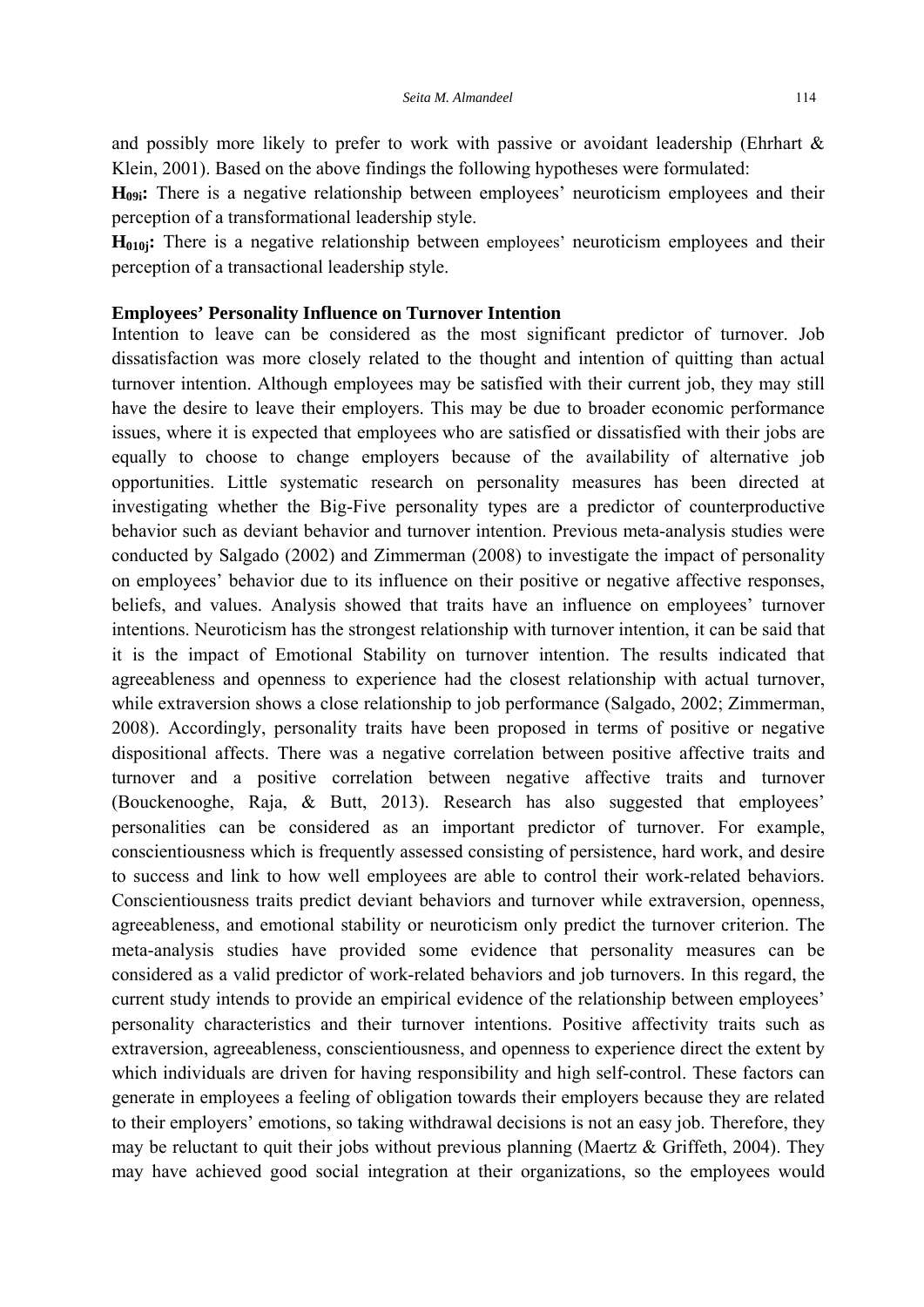experience positive affectivity traits more frequently regarding themselves and their working environments. As a result, they will become more motivated about their jobs. Based on this assumption, the following hypotheses were proposed:

**H02a:** There is a negative relationship between extraversion and turnover intention.

**H02b:** There is a negative relationship between conscientiousness and turnover intention.

**H02c:** There is a negative relationship between agreeableness and turnover intention*.* 

 Although openness to experience is classified as a positive affectivity trait, employees who obtain score high in openness to experience show more autonomy, flexibility, willingness to change, and are experience seeking. Such employees are willing to explore other job opportunities regardless of how they feel about their jobs (Zimmerman, 2008), so employees with high openness to experience may value changing jobs and be ready to leave their organizations for a new opportunity. Based on this assumption, the following hypothesis was formulated.

**H<sub>02d</sub>:** There is a positive relationship between openness and turnover intention.

 Negative affectivity trait reflects feelings such as anxiety and distress, so individuals who have high negative affectively traits are more likely to experience negative feelings during these situations, which may create barriers for their social interactions (Keith & Frese, 2005). Negative affectively trait mainly corresponds to the dominant personality factors of neuroticism (Watson et al., 1988), so individuals who obtain high scores in neuroticism are more likely to perceive negative behaviors regarding themselves and their working environments which in turn influence on their emotions and feelings of insecurity. In addition, they are more likely to generate conflict with co-workers and experience anger and frustration that would increase their level of stress and cause them quit their jobs (Spector  $\&$  Jex, 1998). Based on this assumption, the following hypothesis was proposed:

**H02e:** There is a positive relationship between neuroticism and turnover intention.

# **The Mediation Effect of Leadership**

A number of studies have been conducted that examined the relationship of personality trait, leadership styles (Ehrhart & Klein, 2001; Felfe & Schyns, 2006; Hetland et al., 2008; Zhu et al., 2009) and turnover intention (Sheard & Kakabadse, 2002; Waldman, Ramirez, House & Puranam, 2001; Dixon & Hart, 2010; Liu, Mitchell, Lee, Holtom & Hinkin, 2012).These studies have suggested that a substantial amount of the variance in relationship between personality, leadership, and turnover intention remains unexplained. This observation is significant because it indicated that there are other forms of associations that transmit the relationships between personality dimensions and turnover intentions. Moreover, mediation relationships are based on the contribution of the mediator as an intervening variable that transfers the influence from the independent to the dependent variables. In this inquiry, this study intended to examine the role of perceiving leadership style as a mediator variable that helps better understand the relationships between personality traits and turnover intentions. Employees' personality types have an impact on their behaviors in relation to their turnover intentions. Therefore, focusing on employees' personalities will help to explain the employees'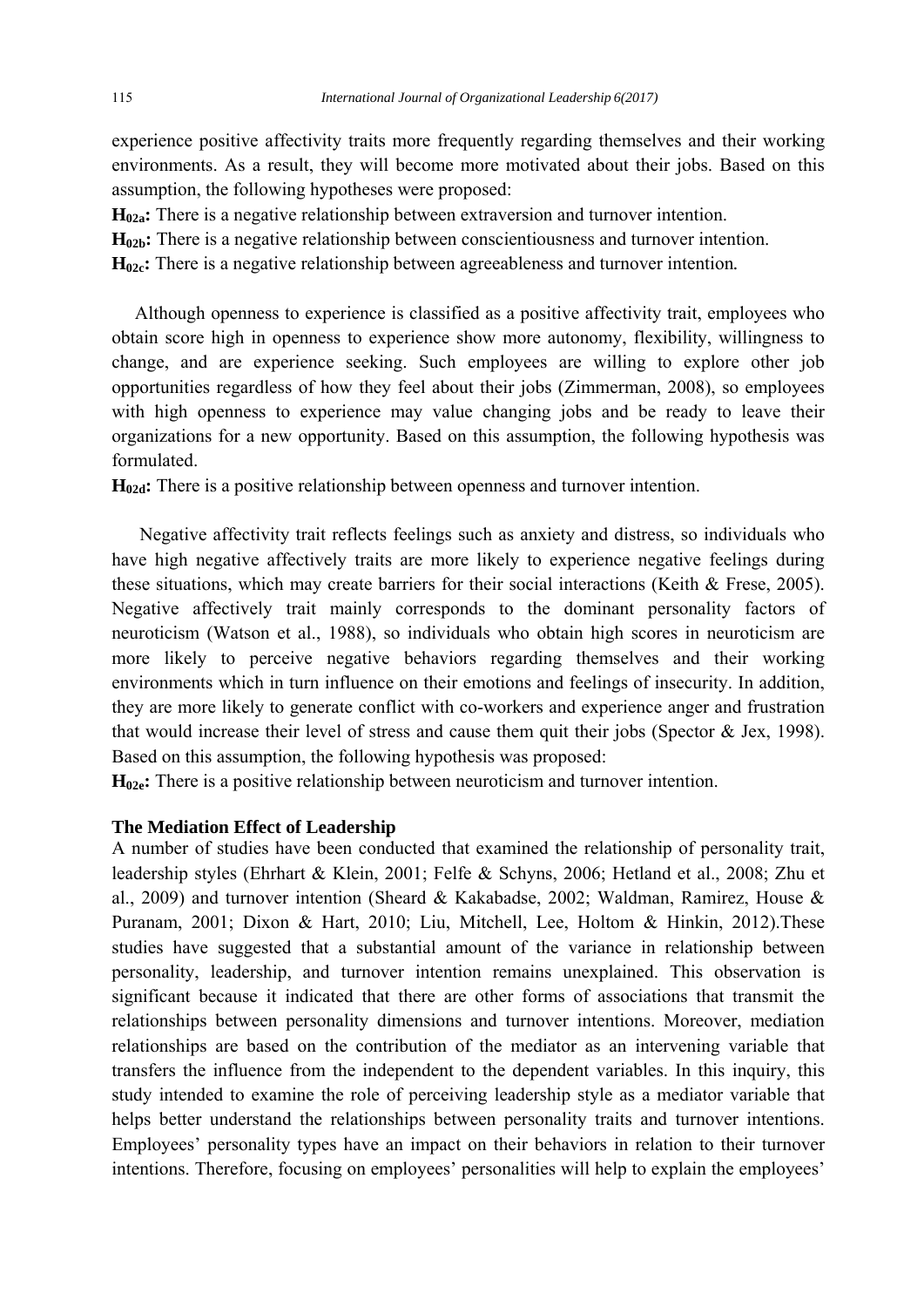perceptions of leadership styles. Employees' personality traits are likely to guide their leadership choices and perceptions (Collinson, 2006) when rating their leaders. Leadership will be associated with employees' personalities which are reflected in how they perceive their leaders. Leaders who exhibit transformational leadership style usually encourage positive affective responses (Emery et al., 2013; Felfe & Schyns, 2006; Hetland & Sandal, 2003; Meindl, 1995; Yammarino & Atwater, 1993) and stimulate followers to change their beliefs, values, and motives and finally challenge them in order to raise their performances and go beyond their self-interest for the good of their organisations (Avolio et al., 1999). Based on this, the following hypotheses are postulated to examine the meditational impact of a transformational leadership style on the relationship between employees' personality types and turnover intentions.

**H03a***:* Perceived transformational leadership style mediates the relationship between neuroticism and turnover intention.

**H03b:** Perceived transformational leadership style mediates the relationship between extraversion and turnover intention*.* 

H<sub>03c</sub><sup>:</sup> Perceived transformational leadership style mediates the relationship between openness and turnover intention.

**H03d:** Perceived transformational leadership style mediates the relationship between agreeableness and turnover intention.

**H03e:** Perceived transformational leadership style mediates the relationship between conscientiousness and turnover intention.

 Transactional leadership comprises contingent rewards (clarifies desired outcomes), activeness (corrects problems when detected) and passive management-by-exception (intervenes reluctantly). Contingent rewards are based on the idea that reward is the driving force behind employees' effective performances. Leaders who practice active management-byexception behavior continually monitor their employees to avert below-standard performance. On the basis of this, a number of hypotheses were proposed to examine the meditational impact of perceived transactional leadership style on the relationship between employee personality type including openness to experience, conscientiousness, extraversion, agreeableness, neuroticism, and turnover intention. Thus, the following hypotheses were proposed to track the meditational effect:

**H04a:** Perceived transactional leadership style mediates the relationship between neuroticism and turnover intention.

**H04b:** Perceived transactional leadership style mediates the relationship between extraversion and turnover intention.

**H04c:** Perceived transactional leadership style mediates the relationship between openness and turnover intention.

**H04d:** Perceived transactional leadership style mediates the relationship between agreeableness and turnover intention.

**H04e:** Perceived transactional leadership style mediates the relationship between conscientiousness and turnover intention.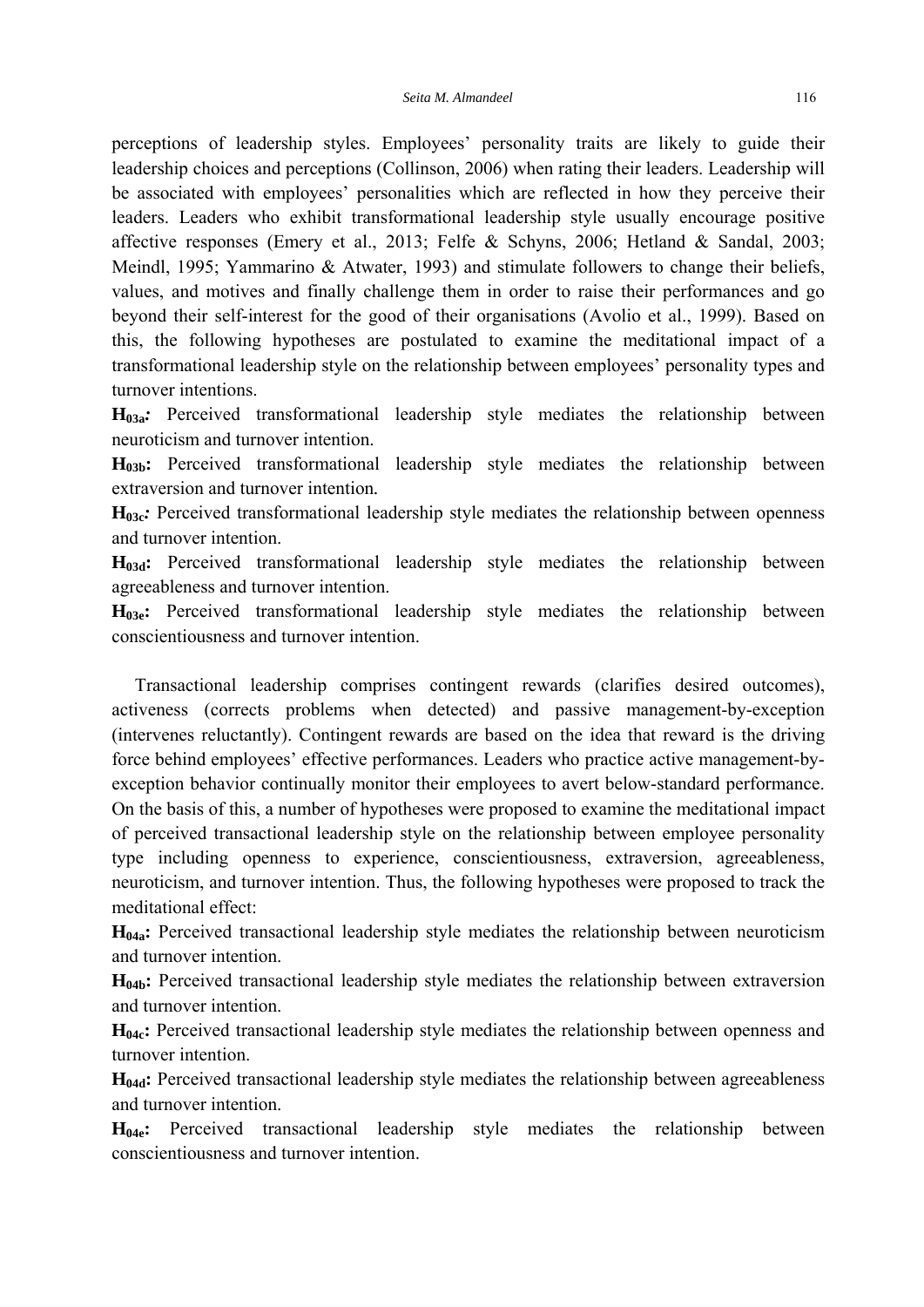Baron and Kenny (1986) outlined the conditions in which mediators should be tested. First, the independent variable (personality traits, in the current study) should be related to the dependent variable (turnover intention). Second, the independent variable should be related to the mediator (perception of transformational and transactional leadership). Third, the mediator should be related to the dependent variable. Partial mediation is shown when the independent variable (personality traits) and the mediating variable (transformational and transactional leadership) each significantly related to turnover intention. The literature review above states that relevant personality traits are valid predictors of turnover intention. These personality traits are related to transformational and transactional leadership styles, and finally transformational and transactional leadership styles are related to turnover intention. Thus, it is plausible to expect that transformational and transactional leadership styles partially mediate the relationship between relevant personality traits and turnover intentions



. *Figure 1.* Mediational model

 Although there are several partial mediation models that could be tested, the study examined one that is parsimonious, theoretically grounded, and has sufficient empirical support. In developing a theoretical model, previous research were taken into consideration (Jaramillo, Grisaffe, Chonko & Roberts, 2009; Lounsbury, Saudargas & Gibson, 2004; Mount, Ilies and Johnson, 2006; Salgado, 2002; Zimmerman, 2008). Strength of this model is that it is parsimonious; therefore, it tests the relationships among three important sets of constructs in organizational behavior including Big-Five personality model, leadership, and turnover intention.

#### **Method**

To obtain more variance in the measurements of TSFL, TSCL, Big-Five, and TI, the data were collected from electronic questionnaire from two branches of Riyadh bank. The targeted population consisted of bank employees' who had daily direct contact with managers of their branches. It composed of 343 full-time employees of the Saudi banks. The convenience sampling was used in selecting the respondents from the banks which their mangers agreed to allow their employees to participate in the study. The main reasons for applying this convenience sampling is that the researcher needed to have a written agreement from each bank before collecting the data. The banks also needed to get approval from Saudi Arabian Monetary Agency (SAMA) to be allowed to share their data and this was a time-consuming task. The current researcher has visited the banks and asked them for permission to respond the questionnaire. They study used a convenience sampling because the current researcher could obtain approval of just two banks. Then, reminder e-mails were sent to the human resources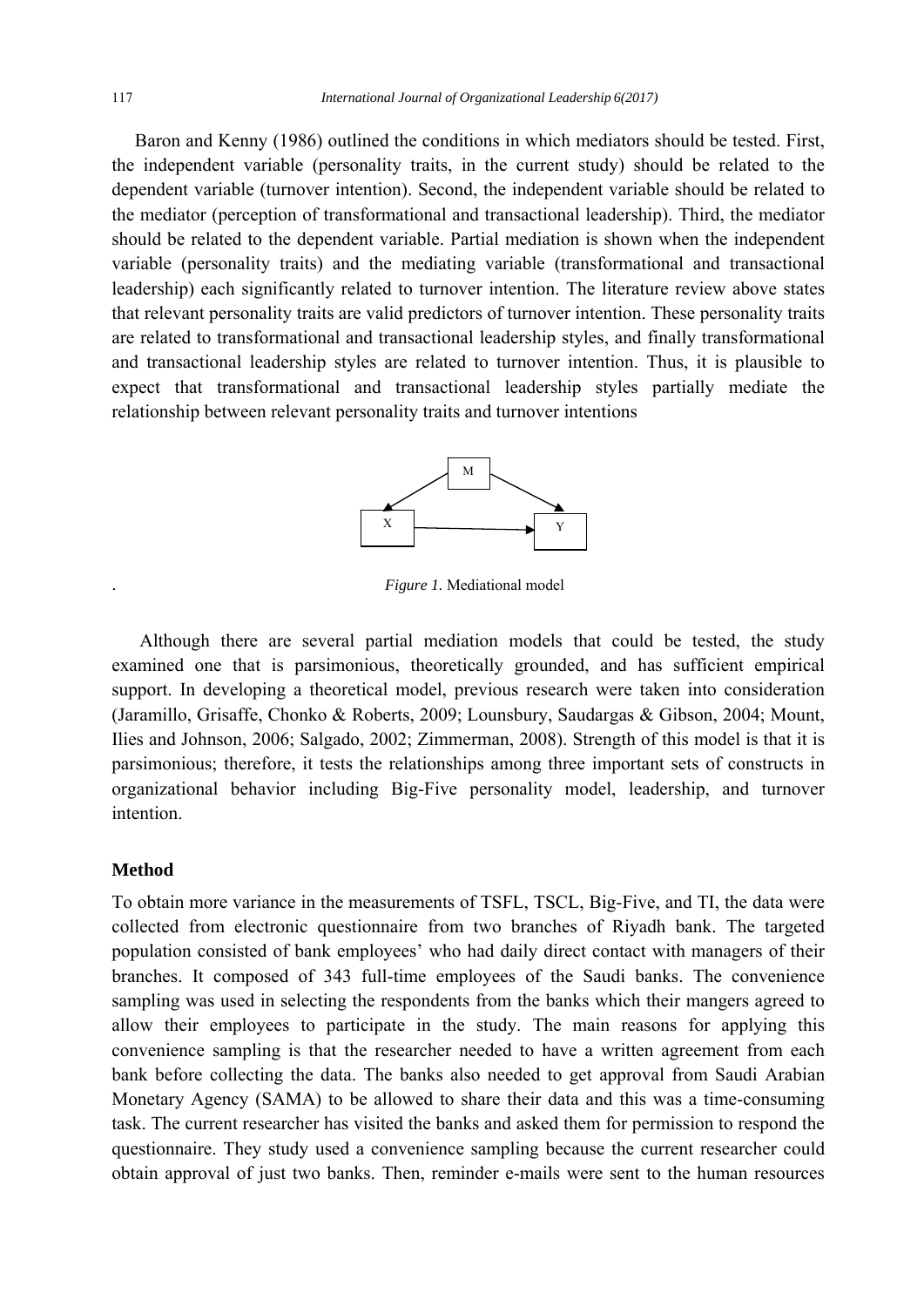manager in each bank to encourage their employees to fill the determining questionnaire. The process of data collection continued until the required sample size had gathered. Ages of the participants were ranged from 20 to 60 years. Descriptive statistics highlighted that 53.1 per cent of respondents were between 30 and less than 40 years and 0.3 per cent of the respondents were 60 and above. By taking into consideration that number of respondents, it seems that this number decrease dramatically as the age increases. From the total sample size, 14.6 per cent were female and 85.4 per cent were male.

#### **Measures**

In preparing scales and questionnaires, this study used the back translation method. First, all scales were professionally translated from English into Arabic and then back into English. Then, translated version was compared to initial version and revised until it was very close to the original. The study has used Big-Five personality traits measures, NEO FFI personality inventory, and the short version of the NEO-PI Inventory which consists of 240 items. The NEO-FFI consists of 60 self-report items. Participants were instructed to evaluate the extent to which they agreed or disagreed with each statement on a five-point Likert scale, ranging from 1 (strongly disagree) to 5 (strongly agree). A measure of overall personality type was found by calculating the means of each personality dimension. The reliability of subscales were found acceptable (Hair, Black, Babin & Anderson, 2010), the Cronbach's alpha of the openness to experience (0.59), consciousness (0.81), extraversion (0.53), agreeableness (0.52), and neuroticism (0.74). The study has conducted a confirmatory factor analysis (CFA) to assess the scale's construct validity. The initial model (1) of big five personality measurement has showed in adequate model fit  $\chi$ 2 (77) = 19.65;  $p < 0.00$ ; CFI = 0.67; GFI = 0.65; RMSEA = 0.06; SRMR = 0.09. As a result, several processes were used to adjust the original model to reach an acceptable level of goodness-of-fit for the current data. The first alteration procedure was based on the factor loading of the scale items; it was decided to delete the poor items (Hair et al., 2010; Harrington, 2008). The higher the value, the better the factor loading; items with loadings above 0.7 are to be considered excellent, 0.63 very good, 0.55 good, 0.45 fair, and 0.32 poor. The items which were deleted from the initial model had factor loadings that ranged from 0.1 to 0.45. Then, based on the recommendations of modification indices, it was decided to delete items that are not significant in order to improve the fitness that could decrease the chi-squared value (Hox & Bechger, 2011). Accordingly, the results of the modified model of personality measurement was improved and considered a good-fit and a valid instrument for measuring Saudi bank employees' personalities,  $\chi$ 2 (219) = 39.32; *p* < 0.00; CFI = 0.90; GFI = 0.90; RMSEA =  $0.04$ , SRMR =  $0.06$ .

## **Transformational and Transactional Leadership**

Perceived leadership style was assessed through using Multifactor Leadership Questionnaire (MLQ-5x/Short Form) (Bass & Avolio, 1995). The current study used the "leader form" which is filled in by the employees to reveal their opinions about their leaders' styles (B. Bass & R. Bass, 2008). The scale consists of 45 questions which measure the full range of leadership styles including 20 items which measures transformational, 12 items which measured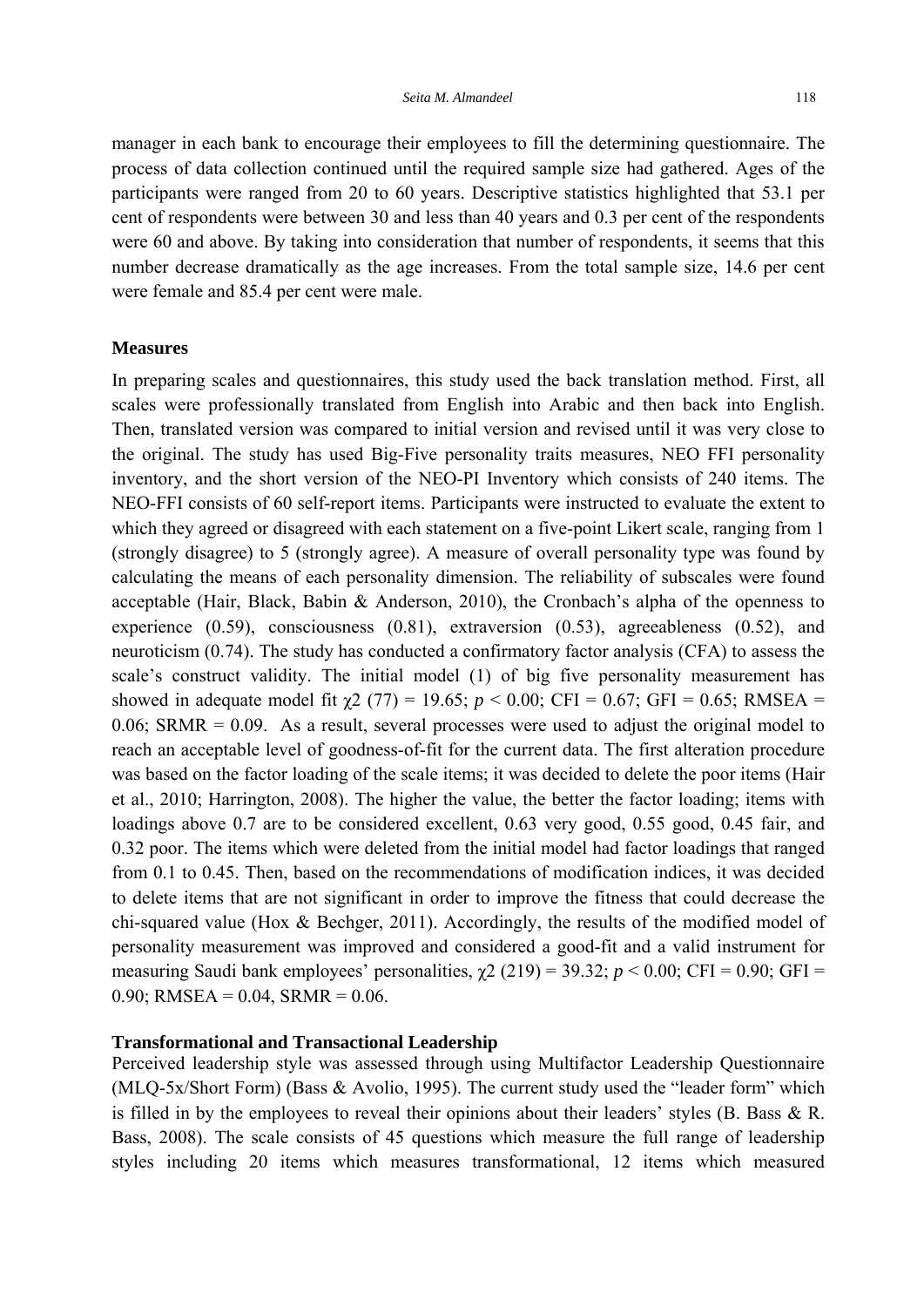transactional, and four items which measured avoidant. The measure also assesses three items of leadership outcomes, namely leaders' extra efforts (3 items), leaders' effectiveness (4 items), and satisfaction with the leader (2 items). The bank employees' responses were marked on 5 point Likert scale ranging from 0 (not at all), through 1 (once in a while), 2 (sometimes), 3 (fairly often), to 4 (frequently, if not always). The reliability of these subscales has been found to be satisfactory, the Cronbach's alpha (α) of leadership subscales ranged from 0.62 to 0.75.

## **Turnover Intention**

It was measured using the Mobley's measure (1977) to assess withdrawal cognition among employees. Mobley (1977) suggested that employees' intention to search for another job or search behavior would generally precede their turnover intentions or actual turnovers. Five single-item measures of withdrawal cognition were used in the study to measure employees' intentions to quit their jobs; for example, thinking of quitting or the desire to leave was measured with an item worded "At the present time, I am actively searching for another job in a different organization", intention to search was measured by "I will probably look for a new job in the near future", looking for an acceptable alternative was measured by "All things considered, I would like to find a comparable job in a different". The internal consistency or reliability was measured through using Cronbach's alpha (α) which were above 0.7 for turnover intention. For turnover intention, the amount of α was 0.55 which was considered acceptable according to Nunnally and Bernstein (1994).

## **Results**

The main aim of the study was to examine the relationship between the Big-Five model of personality, perception of leadership style, and turnover intention among employees in Saudi banks. The analysis was performed using SPSS 20 and AMOS computer software based on the principal components factoring method, with varimax rotation on the correlations of the observed variables. In order to explore the validity and reliability of the measures used in this study, CFA was performed. It was crucially important to assess its validity and reliability in the Saudi Arabian context, because the questionnaire had been adapted from the literature. CFA was conducted to explain the correlation patterns between a set of observed variables and scale factors. CFA was used to assess convergent and discriminant validities of the measurement model, in which each questionnaire item loaded only on its respective latent construct and had correlation with latent constructs. Model parameters were estimated using the maximumlikelihood method. The results were reported using several fit indices including chi-square, goodness of fit index (GFI), comparative fit index (CFI) (Joreskog & Sorbom, 1993). The initial model of Big-Five personality model has showed an adequate model fit,  $\chi^2$  (77) = 19.65;  $p < 0.00$ ; CFI = 0.67; GFI = 0.65; RMSEA = 0.06, SRMR = 0.09. Decisions about inclusion or exclusion of items were based on some criteria. One of these criteria states that items with loading less than 0.45 were excluded from further analysis because they were considered to be weak (Hair et al., 2010). Any item which had low cross-loading with a latent variable (less than 0.45) was also excluded. Cronbach's alpha of 0.60 and above was considered as acceptable level. The Kaiser-Meyer-Olkin (KMO) measure of sampling adequacy which measures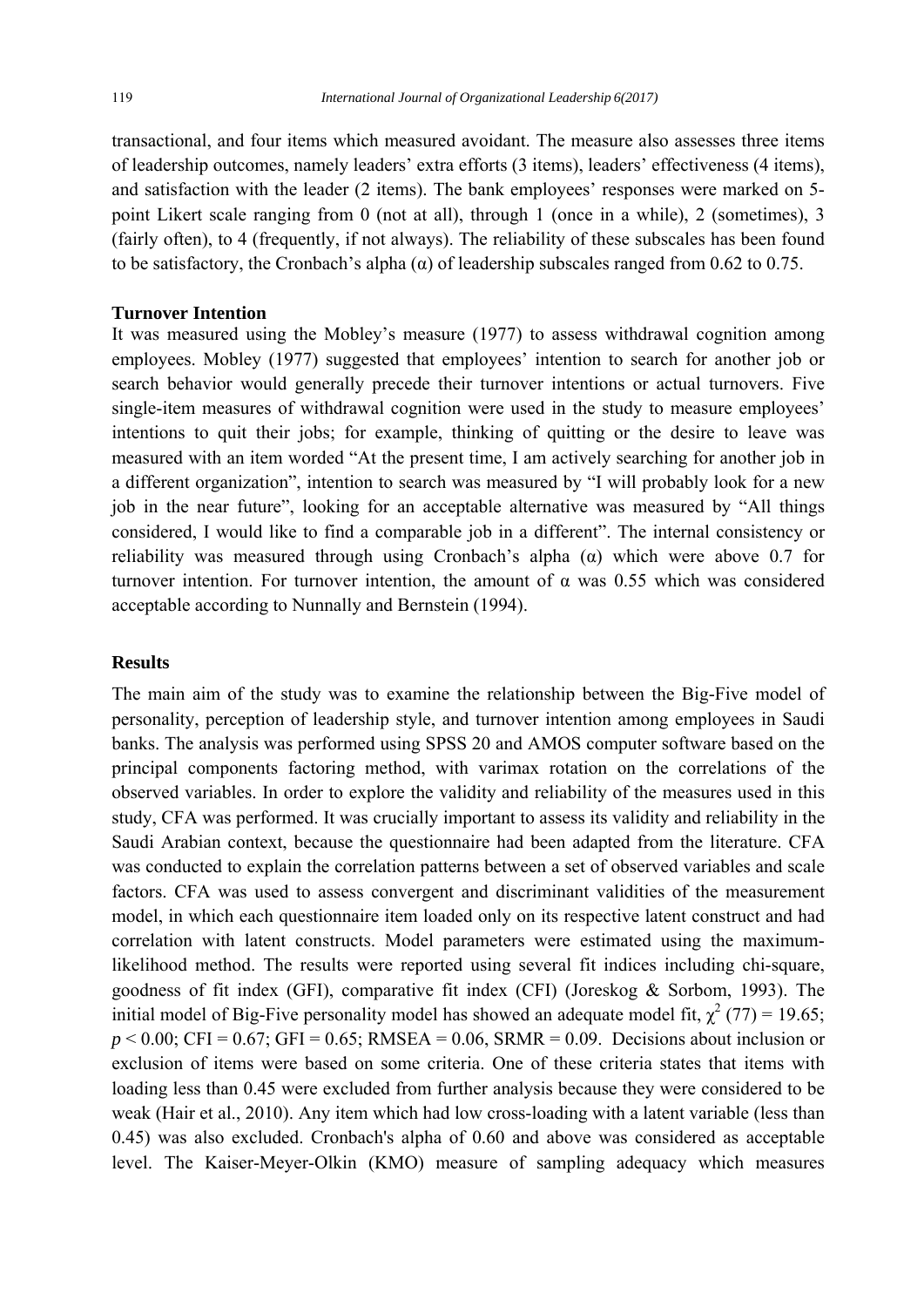whether the distribution of values is adequate to conduct CFA was 0.81. Tabachnick and Fidell's test of sphericity (2007) was estimated and the result was significant ( $p < 0.00$ ). Therefore, the researcher was confident that factor analysis was the appropriate method for the current study. A number of goodness of fit measures were used to evaluate how well the model fits the data obtained (CFI, GFI, RMSERA, SRMR) adopted from Schumacker and Lomax (2004). The findings of the CFA indicated that the four measurement types showed a good and reasonable model fit and performed a good analysis of psychometric properties with observed data. Accordingly, the results of the modified model of personality measurement was improved and considered as a good fit and a valid instrument for measuring Saudi bank employees' personalities,  $\chi^2$  (219) = 39.32; *p* < 0.00; CFI = 0.90; GFI = 0.90; RMSEA = 0.04, SRMR = 0.06. After an extensive review of relevant studies in the personality literature and turnover intention, it was revealed that most researchers have chosen to investigate the relationship between one or two aspects of personality traits mainly neuroticism and turnover intention. In the current study, the whole of Big-Five personality model was used to form a more comprehensive and broader perspective. While some studies have been conducted in the Arab world overall and in the KSA specifically. There is not a single study that has statistically investigated the relationship between the complete Big-Five personality model and turnover intention. Therefore, it was deemed statistically important to test this model in a non-Western setting such as the KSA. The results of CFA and the measures that assessed the leadership styles, namely transformational and transactional scales,  $\chi^2$  (25) = 84.9; *p* < 0.00; CFI = 0.92;  $GFI = 0.94$ ; RMSEA = 0.08, SRMR = 0.05, revealed that the initial model of leadership style ( 8 factors) yielded an adequate fit for the data which means that the MLQ scale can be considered as a robust scale as it performed well in the Saudi banking context which differed from the Western culture context where the scale was originally generated. The results of CFA in turnover intention measure shows that employees' turnover intentions did not perform well with the sample data in Saudi bank contexts. The results of CFA which assessed the employees' turnover intentions,  $\chi^2$  (2) = 51; *p* < 0.00; CFI = 0.78; GFI = 0.35; RMSEA = 0.27, SRMR = 0.08, revealed the initial model of intention to leave provided an inadequate fit to the data, so some modification needed to be carried out as these items failed to measure what was supposed to have been measured. Thus, a result of the CFI decreased to 0.70. According to the findings, the lower results on the turnover intention scale were possibly due to the lower number of items, which affected the validity of the scale. The initial model of turnover intention performed better than the modified model (4 items). It was decided that the initial model should be employed as well-performed measurement model measurement.

#### **Data Analysis**

Table 1 presents several interesting correlations among the existing variables as well as the correlations of the main variables which are in the expected directions.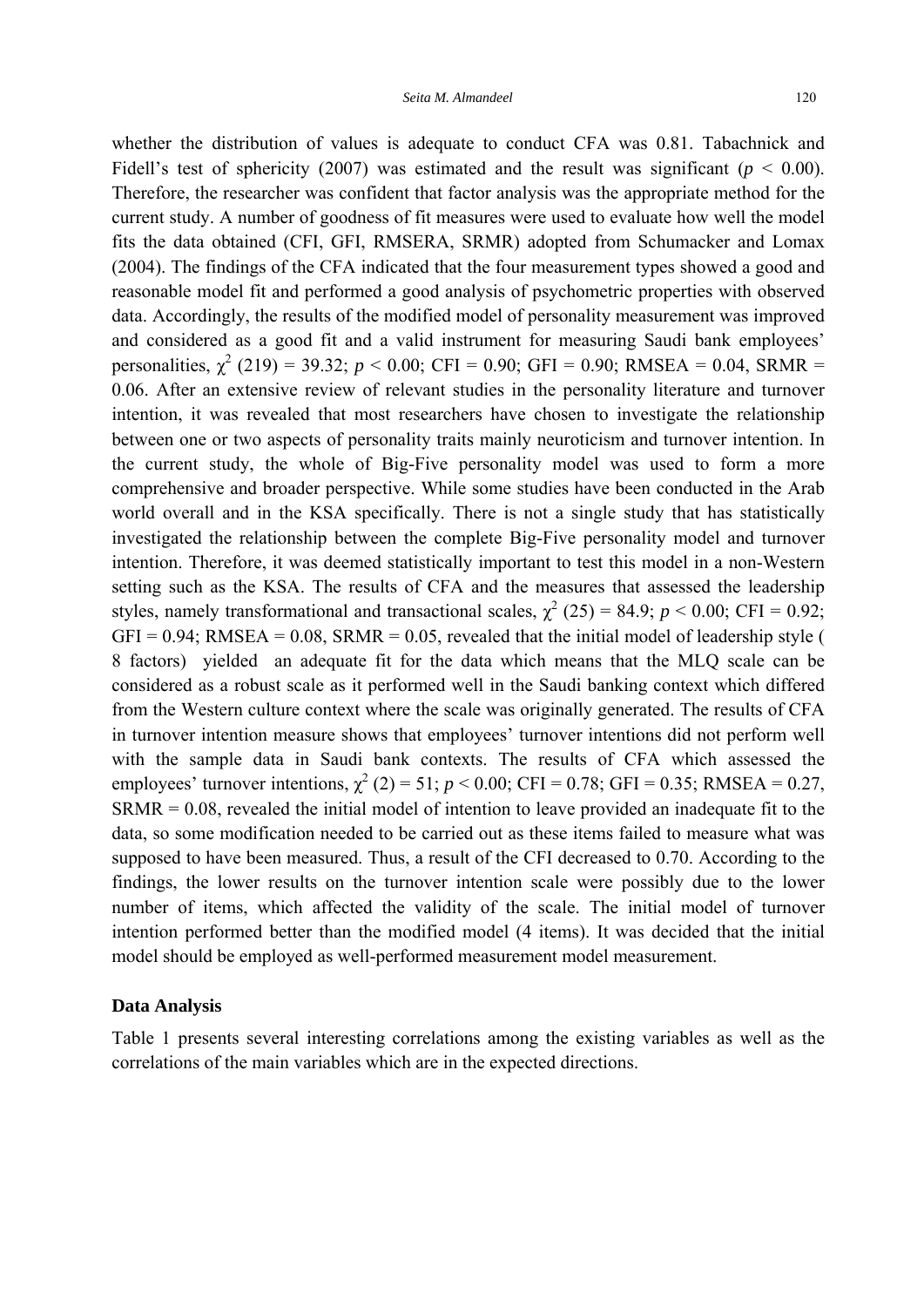|                           |                        | ${\bf N}$    | A        | ${\rm O}$    | $\mathbf E$  | ${\bf C}$    | $\operatorname{T}\!\operatorname{SFL}$ | <b>TSCL</b> | $\rm TI$     |
|---------------------------|------------------------|--------------|----------|--------------|--------------|--------------|----------------------------------------|-------------|--------------|
| $\mathbf N$               | Pearson<br>Correlation | $\mathbf{1}$ |          |              |              |              |                                        |             |              |
|                           | Sig. (2-tailed)        |              |          |              |              |              |                                        |             |              |
| A                         | Pearson<br>Correlation | 0.01         | 1        |              |              |              |                                        |             |              |
|                           | Sig. (2-tailed)        | 0.73         |          |              |              |              |                                        |             |              |
| $\mathcal{O}$             | Pearson<br>Correlation | $-0.17**$    | $-0.02$  | $\mathbf{1}$ |              |              |                                        |             |              |
|                           | Sig. (2-tailed)        | 0.00         | 0.65     |              |              |              |                                        |             |              |
| $\mathbf E$               | Pearson<br>Correlation | $-0.16**$    | $0.52**$ | $0.12*$      | $\mathbf{1}$ |              |                                        |             |              |
|                           | Sig. (2-tailed)        | 0.00         | $0.00\,$ | 0.02         |              |              |                                        |             |              |
| $\mathbf C$               | Pearson<br>Correlation | $-0.22**$    | $0.60**$ | $-0.02$      | $0.60**$     | $\mathbf{1}$ |                                        |             |              |
|                           | Sig. (2-tailed)        | 0.00         | 0.00     | 0.71         | 0.00         |              |                                        |             |              |
| $\operatorname{\sf TSFL}$ | Pearson<br>Correlation | $-0.19**$    | $0.15**$ | 0.10         | $0.17**$     | $0.18**$     | 1                                      |             |              |
|                           | Sig. (2-tailed)        | $0.00\,$     | 0.00     | 0.06         | 0.00         | 0.00         |                                        |             |              |
| $\operatorname{TSCL}$     | Pearson<br>Correlation | $-0.17**$    | $0.17**$ | 0.01         | $0.21**$     | $0.26**$     | $0.65**$                               | 1           |              |
|                           | $Sig. (2-tailed)$      | 0.00         | 0.00     | 0.79         | 0.00         | $0.00\,$     | 0.00                                   |             |              |
| TI                        | Pearson<br>Correlation | $-0.12*$     | 0.09     | $-0.05$      | 0.06         | $0.12*$      | $0.17**$                               | $0.31**$    | $\mathbf{1}$ |
|                           | $Sig. (2-tailed)$      | $0.02\,$     | 0.06     | 0.34         | 0.20         | 0.07         | 0.00                                   | $0.00\,$    | 0.01         |

| Table 1      |
|--------------|
| Correlations |

 The results showed that all variables were correlated with each other to varying degrees. For example, transformational leadership style is positively correlated to a small degree with personality types such as agreeableness ( $r = 0.15$ ;  $p < 0.01$ <sup>\*\*</sup>), extraversion ( $r = 0.17$ ;  $p <$ 0.01<sup>\*\*</sup>), consciousness ( $r = 0.18$ ;  $p < 0.01$ <sup>\*\*</sup>), and negatively related to neuroticism ( $r = -0.19$ ,  $p < 0.01$ <sup>\*\*</sup>). This means that transformational leaders motivate followers with consciousness and extraversion personality traits more than those with agreeableness but demotivate followers with neuroticism. The results showed that transactional leadership style is significantly correlated with a small degree of consciousness ( $r = 0.28$ ;  $p < 0.01$ <sup>\*\*</sup>), extraversion ( $r = 0.21$ ; *p*  $(1.01)$ <sup>\*\*</sup>), agreeableness (r = 0.17; *p* < 0.01), and negatively with neuroticism (r = -0.17; *p* < 0.01\*\*). This means transactional leaders could motivate their followers with consciousness more than those with extraversion and agreeableness, but demotivate followers with neuroticism. Employees' turnover intentions negatively correlated with neuroticism  $(r = -0.12)$ ;  $p \leq 0.01^{**}$ ) and positively with consciousness ( $r = 0.12$ ;  $p \leq 0.01^{**}$ ). The degree of its relationship with transactional leadership style ( $r = 0.31$ ;  $p < 0.01$ <sup>\*\*</sup>) was more than its relationship with transformational one  $(r = 0.17; p < 0.01**)$ .

# **Path Relationship between Personality Type, Turnover Intention, and Perceived Leadership Style**

Structural equation modeling (SEM) was used to test the proposed hypotheses using standardized coefficients or beta coefficients (β) which is equal to the standardized coefficients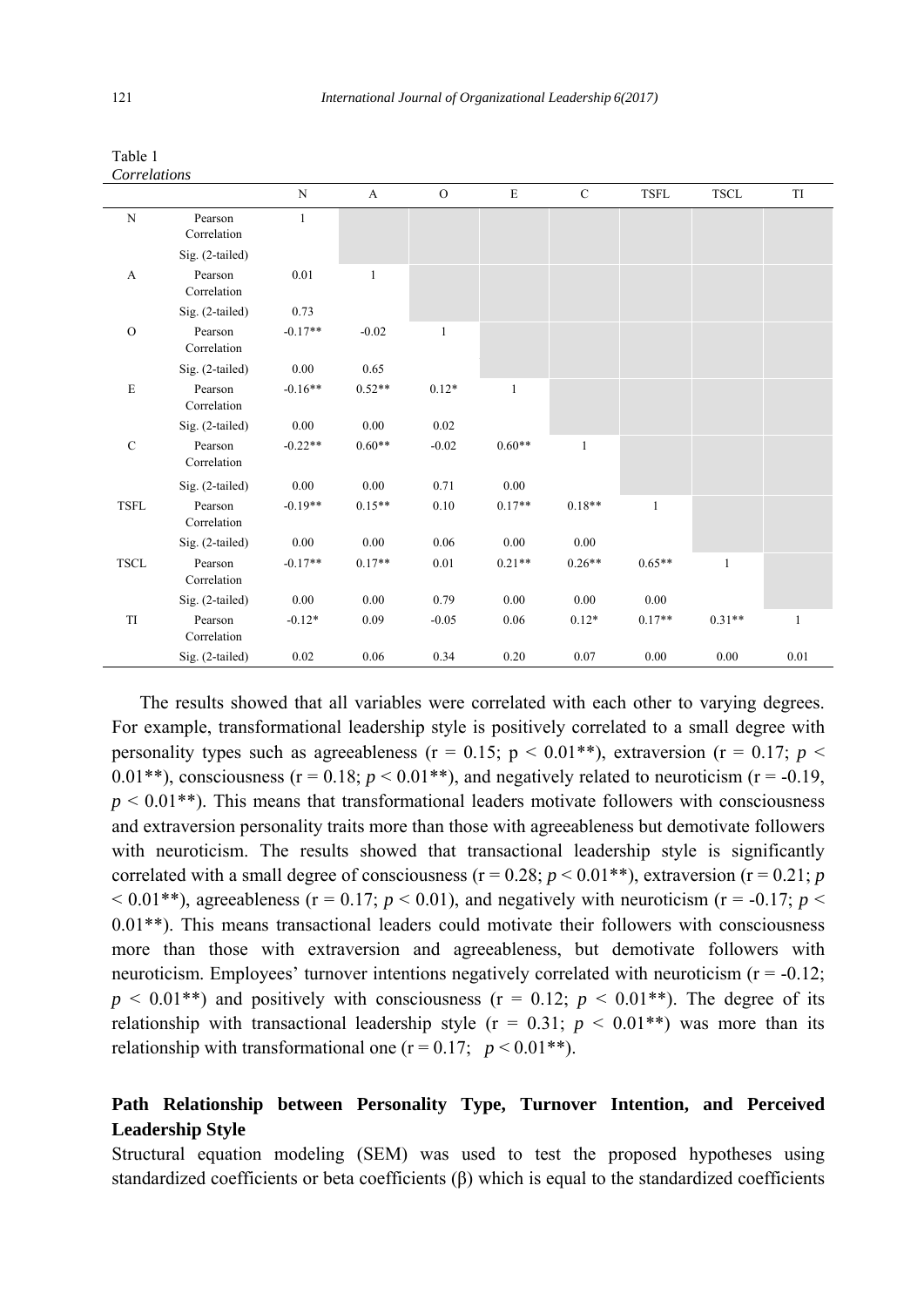generated from regression analysis (Savalei & Bentler, 2010). This was produced from the path analysis or simultaneous equations to accept or reject the hypotheses. Figure 2 shows a model of proposed relationships between the study variables. The results indicated that extraversion was also negatively related to their turnover intentions ( $\beta$  = -0.001, *p* < 0.01<sup>\*\*</sup>). However, conscientiousness was negatively related to turnover intention, the finding supported the opposite assumption that conscientiousness was positively related to their turnover intention (β  $= 0.12$ ;  $p < 0.05^*$ ). The finding of the study supported that neuroticism positively predicted turnover intention ( $\beta = 0.13$ ;  $p < 0.05^*$ ). It means that employees who have more neurotic personality traits were more likely to leave their jobs. The findings of the study supported that neuroticism positively predicted job turnover intentions ( $\beta = 0.13$ ;  $p < 0.05^*$ ), which means that employees who had more neurotic personality traits were more likely to leave their jobs. Positive coefficient beta values  $(\beta)$  were found between turnover intentions and neurotic personality types (β = 0.13; *p* < 0.05<sup>\*</sup>) as well as consciousness personality types (β = 0.12; *p* < 0.05\*); while negative coefficient beta values obtained between job turnover intentions and extraversion personality types ( $\beta$  = -0.00; *p* < 0.01<sup>\*\*</sup>). Both transformational and transactional leadership styles had different results with each personality type. Positive significant beta values obtained between transformational leadership style and consciousness (β = 0.06; *p* < 0.01\*\*). These values were negative between transformational leadership style and neuroticism ( $\beta$  = -0.16; *p* < 0.01\*\*). There were positive beta values ( $\beta$ ) between transactional leadership style and consciousness ( $\beta$  = 0.18; *p* < 0.05<sup>\*</sup>).

#### **Mediational Effects**

The second part of the study investigated the mediation role of employees' perceptions of the leadership styles of their actual leaders who may have a mediating role in the relationship between employees' Big-Five personality traits such as openness to experience, conscientiousness, extraversion, agreeableness, neuroticism, and turnover intention. The mediation relationship explained how or why two variables are related as shown in Figure 2, where the mediator variable (M) has an intermediating role in the relationship between an independent variable (X) and outcome (Y). A Sobel test was used to estimate the value of mediated or indirect effect in the current study. Sobel (1982) created a mathematical method to calculate the indirect effect of independent and dependent variables through the mediator to assess the significance of the mediation effect. Accordingly, the mediational relationship was assumed in the current study based on the following chain associations:



*Figure 2.* The hypothesized model

 The hypothesized model that we test contains direct paths from the personality variables to transformational and transactional leadership styles as well as the paths from transformational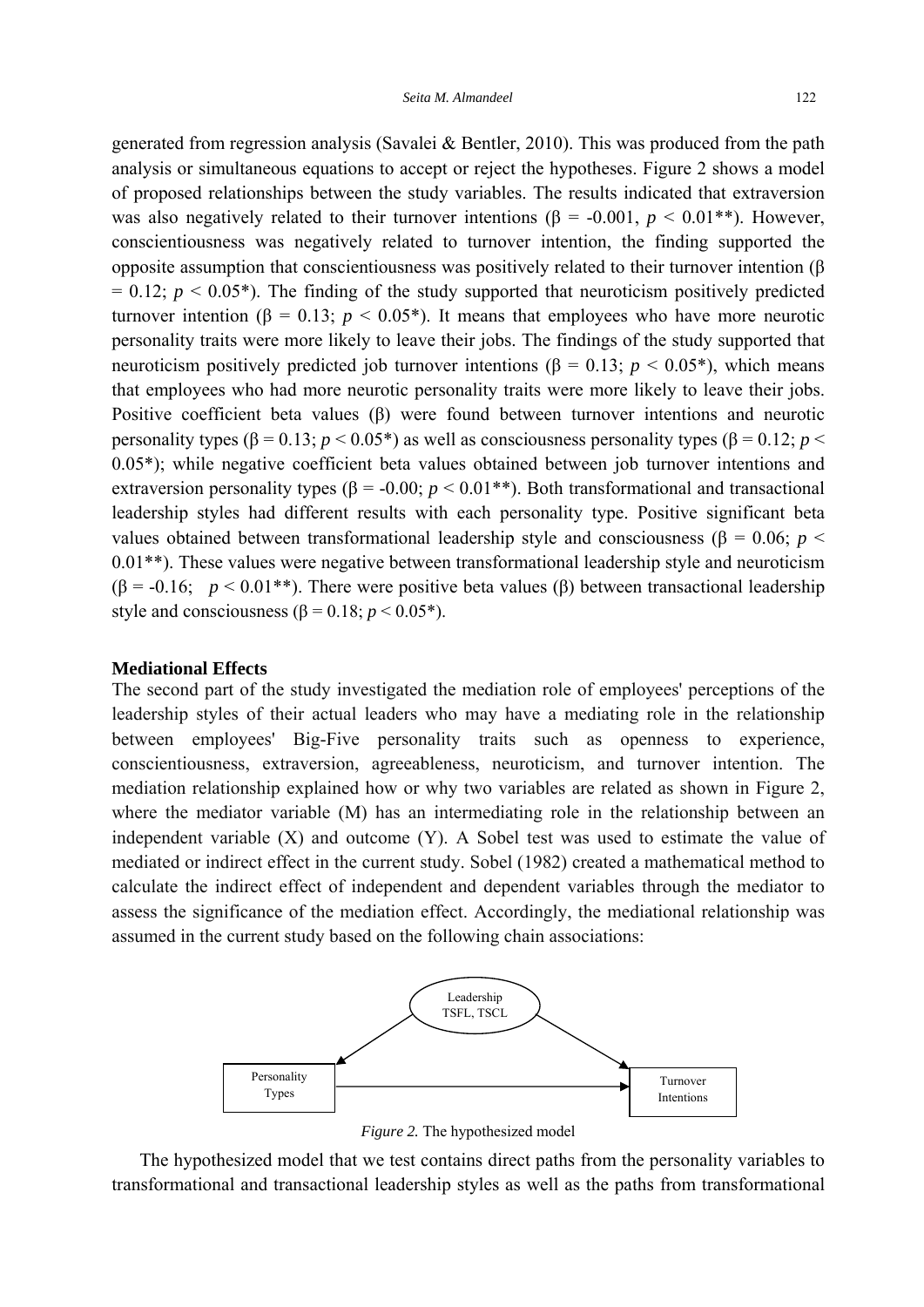and transactional leadership styles to turnover intentions and paths from personality traits to turnover intentions. For example, agreeableness is primarily oriented toward interpersonal behaviors. There is a direct path from agreeableness to transformational/transactional leadership styles. Likewise, conscientiousness was primarily oriented toward task behaviors where there was a direct path from conscientiousness to transformational/transactional leadership styles. Different patterns of mediated effects for agreeableness and conscientiousness were in line with our expectations that agreeableness was primarily oriented toward interpersonal behaviors and conscientiousness was primarily oriented toward task behaviors. Further support for this expectation will be sought by comparing the total effect (the sum of direct and indirect effects) of agreeableness and conscientiousness on the turnover intentions. Determining whether the mediation type was full or partial was based on detecting whether there was a direct or indirect relationship between agreeableness, conscientiousness, and turnover intention with and without the presence of the transformational/transactional leadership styles.

| Table 2                                           |  |
|---------------------------------------------------|--|
| Fit Statistics for Mediational Models ( $N=343$ ) |  |

|                   | $\gamma$ 2                | CFI        | <b>GFI</b> | <b>RMSEA</b> | <b>SRMR</b> |
|-------------------|---------------------------|------------|------------|--------------|-------------|
| Recommendation    | $p$ -value > 0.05*        | $\geq 0.9$ | $\geq 0.9$ | $\leq 0.1$   | $\leq 0.08$ |
| Original model    | 198 (68), $p < 0.001$     | 0.90       | 0.93       | 0.07         | 0.05        |
| Alternative model | $58.26(17)$ , $p < 0.001$ | 0.19       | 0.76       | 0.31         | 0.15        |

Resources: Cut-off recommendation X2 and GFI (Joreskog & Sorbom, 1997); CFI and SRMR (Bentler, 1995); RMSEA (MACcollum, Browne, & Sugawara, 1996).

The results indicated that SEM model provided a very good fit to the data  $\chi^2$  ( $\Delta \chi^2$  (51) = 38.26<sup>\*\*</sup>,  $p \le 0.00$ ), the fit of the model suggested that additional paths were not necessary to explain the variation among the measures.



*Figure 3.* Transformational leadership style as a mediator between neuroticism (N) employees and turnover intention (TI).

 The findings indicated that the coefficient for the path from (N-TSFL) or (path *a*) was statistically significant ( $\beta$  = -0.17; *p* < 0.01<sup>\*\*</sup>), which meant that the neurotic employees' perceptions of their leaders was less transformational. The amount of coefficient paths (β = -1.05,  $p < 0.05^*$ ) meant that perceived transformational leadership behavior (TSFL) would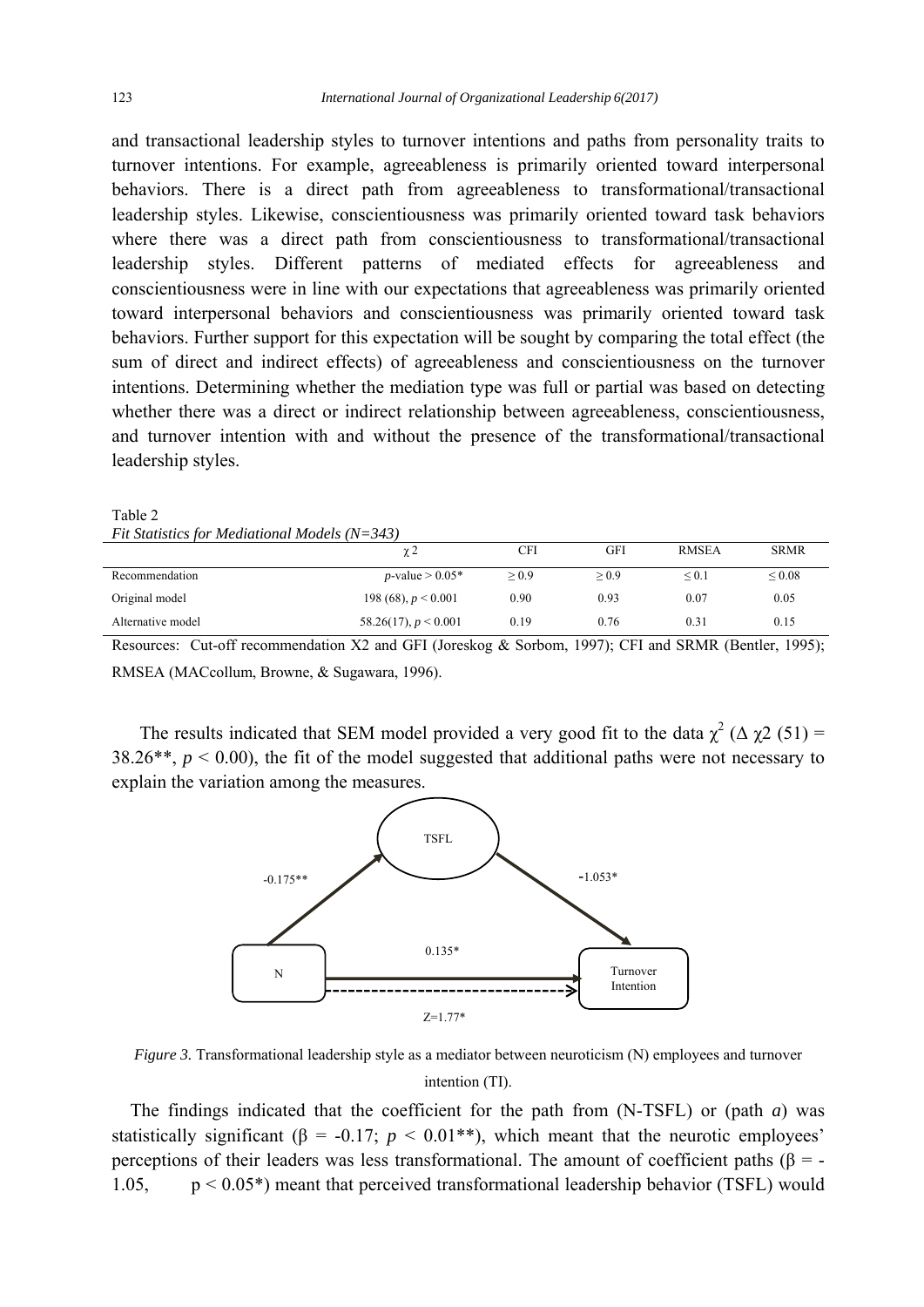decrease their turnover intentions among banks employees. The coefficient path from (N- TI)  $(β = 0.13; p < 0.05*)$ , showed that neuroticism employees had higher turnover intentions. As a consequence, the mediation requirements from Baron and Kenny (1986) were met; therefore, it is appropriate to apply Sobel test to these variables to detect indirect or mediating effects. The result of Sobel test has produced a statistically significant value of  $Z(1.77, p \le 0.05^*)$  using Preacher and Hayes's online calculator (2008). The results confirmed that the perception of TSFL played a mediational role in the relationship between neurotic employees and their turnover intentions. The strength of the indirect relation between neurotic employees and their turnover intentions was significant ( $p = -0.03$ ,  $p < 0.05^*$ ) especially after adding the mediator. The above analysis showed that employees' perceptions of transformational leadership style mediated the relationship between neurotic employees and their turnover intentions in Saudi banks. Thus, the findings suggested that there was an indirect relationship between neurotic employees and their turnover intentions which could be transmitted by transformational leadership style. Therefore, there was an evidence of complete mediational effect for transformational leadership style for neurotic personality type and job turnover intentions, as the direct effect of the independent variable (neuroticism) on the dependent variable (turnover intention) was not significant after adding the mediator transformational leadership style. Transformational leadership style could be considered as a set idealized attributes, idealized behaviors, inspirational motivation, intellectual stimulation, and individualized consideration which fully mediated the effect of employees with neurotic personality type on their turnover intentions. Therefore, the hypothesis confirmed that transformational leadership style had a mediation effect on the relationship between neurotic employees and their turnover intentions.



*Figure 4.* Transactional leadership style as a mediator between conscientious employees and their turnover intentions.

 The findings indicated that the coefficient for the path from (C-TSCL) was statistically significant ( $\beta = 0.21$ ,  $p < 0.05^*$ ), which meant that conscientious employees perceived their leaders to be transactional. The coefficient for the path from (TSCL-TI) or (path b) produced a statistically significant value ( $\beta$  = -1.42,  $p < 0.01**$ ) which meant that perceiving transactional leadership behavior would decrease the level of turnover intention among banks employees. The coefficient for the path from (C-TI) ( $\beta$  = 0.12), ( $p$  < 0.05<sup>\*</sup>) showed that type conscientious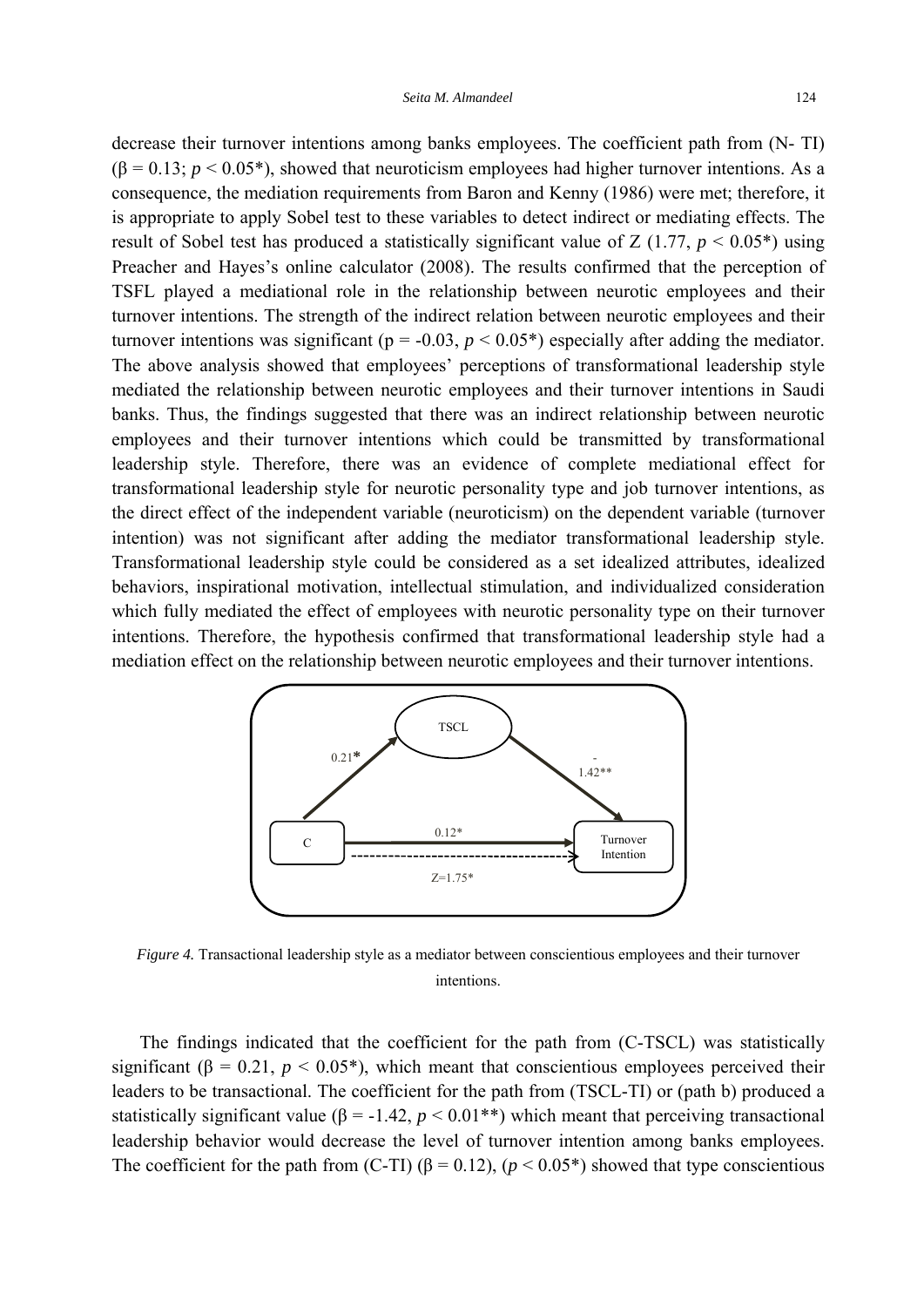employees had more tendency to leave their jobs. Hence, the mediation requirements given by Baron and Kenny (1986) were met; therefore, it was appropriate to apply a Sobel test to these variables to detect any indirect/mediating effects. Accordingly, the result of Sobel test has produced a statistically significant value of  $Z (Z = 1.75 * p < 0.05*)$ . The results confirmed that perceiving transactional leadership style showed a complete mediation in the relationship between conscientiousness employee and their turnover intentions. Therefore, there was an indirect relationship between employees' conscientiousness and their turnover intentions which has been transmitted through perceiving transactional leadership style. The direct relationship between conscientiousness and turnover intention vanished after adding the mediator. This suggested that conscientiousness had an influence on the perception of transactional leadership style which then elicited an attitudinal response towards employees' organizational attitudes such as turnover intention. As a result, there was evidence of a complete mediational effect of transactional leadership style and turnover intention as the direct effect of the independent variable (conscientiousness) on the dependent variable (turnover intention) was not significant after adding the mediator for transactional leadership style (Table 3). Therefore, the interpretation of this result was that perceiving transactional leadership style as a set, (contingent reward management-by-exception - active) fully mediated the effect of employees with a conscientiousness personality type on their turnover intention. Therefore, the hypothesis which stated that the perceived transformational leadership style mediated the relationship between employees' conscientiousness and their turnover intention was confirmed.



*Figure 5.* Transactional leadership style as a mediator between neurotic employees and their turnover intentions

 The findings indicated that the coefficient for the path from (N-TSCL) was statistically significant ( $\beta$  = -0.16, *p* < 0.05<sup>\*</sup>) which meant that neurotic employees perceived their leader to be less transactional. The coefficient for the path from (TSCL-TI) produced a statistically significant value ( $\beta$  = -1.42,  $p < 0.01**$ ) which meant perceiving transactional leadership behavior would increase the level of turnover intention among banks employees. The coefficient for the path from (N-TI) ( $\beta$  = 0.13; *p* < 0.05<sup>\*</sup>) showed that type neurotic employees had higher turnover intentions. Hence, the mediation requirements given by Baron and Kenny (1986) were met; therefore, it is appropriate to apply a Sobel test for these variables to detect any indirect/mediating effect. A statistically significant value for Z ( $\beta$  = 1.75, *p* < 0.05<sup>\*</sup>) was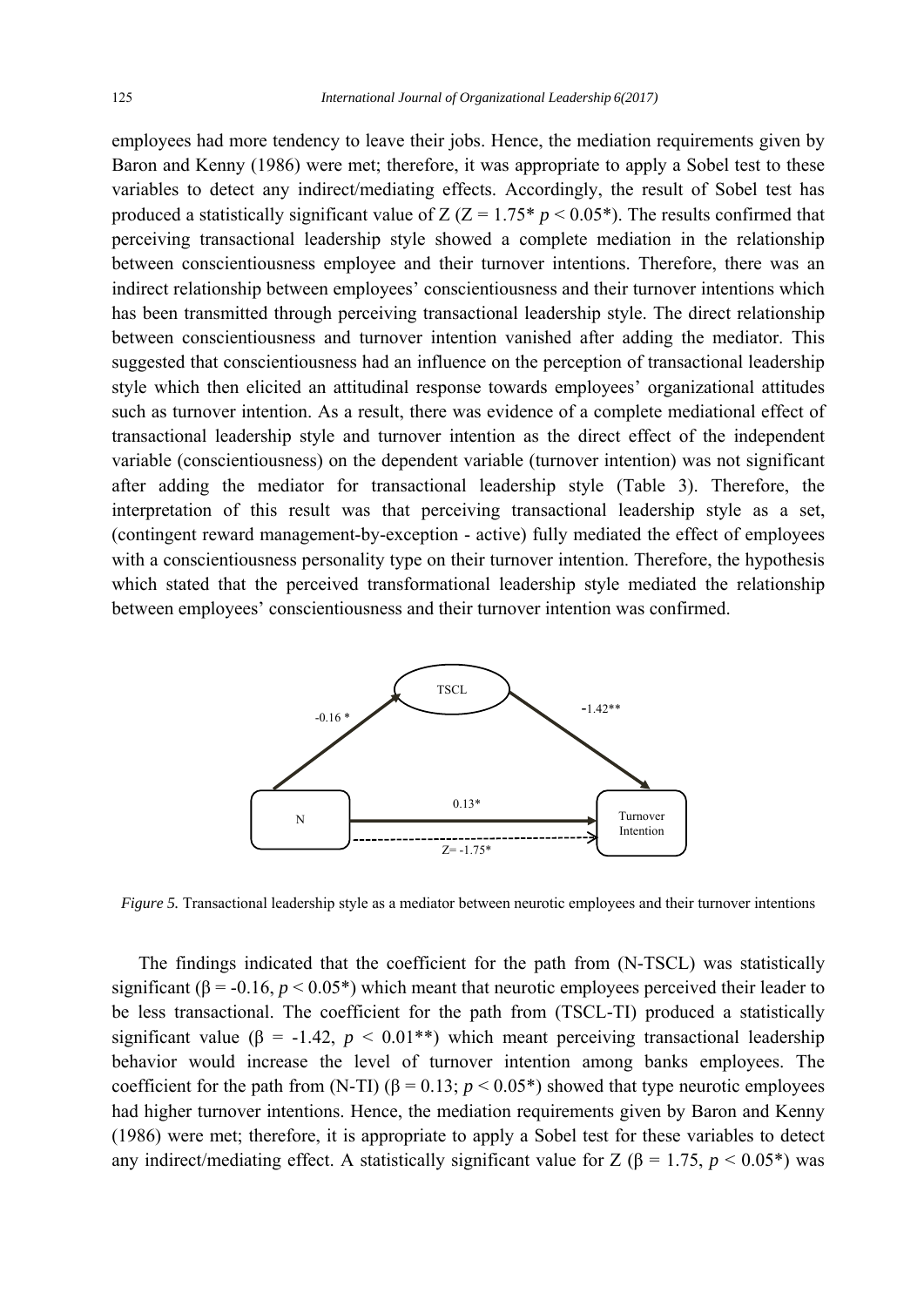produced from Sobel test. Thus, the results confirmed that the perception of transactional leadership style played a mediational role on the relationship between neurotic employees and their turnover intentions. The effect of the mediation variable transactional leadership style on the relationship between employees with neurotic personalities and turnover intentions with a direct path from (N- TI). The results showed that the direct path from (N-TI), ( $\beta = 0.08$ , p = n.s.) was not statistically significant. The findings indicated that perceiving transactional leadership style mediated the relationship between neurotic employees and turnover intentions. This meant that neuroticism personality traits have exerted indirect effects on turnover intentions of employees through transactional leadership style perception. Thus, the findings of this study suggested that there was an indirect relationship between neuroticism and turnover intention which was fully transmitted by perceived transactional leadership style. Evidence in support of this finding derived from the absence of a significant direct relationship between neuroticism and turnover intention after adding perceived transactional leadership as a mediator. Therefore, the interpretation of this result was that perceiving transactional leadership style as a set fully mediated the effect of employees with neuroticism personality types on their turnover intentions. Therefore, the hypothesis which stated that perceived transactional leadership style mediates the relationship between neuroticism and turnover intention.

#### Table 3 *Summary of Mediation Results (N=343)*

| $summin$ $V$ $V$ $V$ in equation results $V$ $\rightarrow$ $\rightarrow$<br>Mediators | <b>es</b><br>පි<br>iabl<br>æ<br>$\overline{a}$<br>İnd | endent<br>variables<br>e,<br>△ | Direct path<br>a | Direct path | Direct<br>path<br>$\mathcal{C}$ | Direct path<br>After adding<br>mediator | Mediation<br>effect/Sobel<br>Test | $\mathbf{H}$ | ediati<br>$\circ$<br>ع |
|---------------------------------------------------------------------------------------|-------------------------------------------------------|--------------------------------|------------------|-------------|---------------------------------|-----------------------------------------|-----------------------------------|--------------|------------------------|
| <b>TSFL</b>                                                                           | N                                                     |                                | $-0.17**$        | $-1.05*$    | 0.13                            | 0.84(n.s.)                              | 1.77                              | P < 0.05     | full                   |
| <b>TSCL</b>                                                                           | N                                                     |                                | $-0.16*$         | $-1.42**$   | $0.13*$                         | $0.08$ (n.s.)                           | 1.75                              | P < 0.05     | Full                   |
| <b>TSCL</b>                                                                           |                                                       |                                | $0.21*$          | $-1.42**$   | $0.12*$                         | $-0.24$ (n.s.)                          | $-1.76$                           | P < 0.05     | Full                   |

 According to Baron and Kenny (1986), mediation could not be established unless the mediator variable (M) affected the dependent variables (Y), the independent variables (X), and the independent variable affects the dependent variable. The regression tests have produced a significant coefficient value (β) for the three variables  $(X, M, Y)$ . It meant that there was a linkage pattern for meditation only between (neuroticism, transformational leadership style, and turnover intention), (neuroticism, transactional leadership style, and turnover intention), and (consciousness, transactional leadership style, and turnover intention). As it can be seen from the Table 3, the mediation test that was used in this study revealed that perceived transformational and transactional leadership styles exhibited a full mediator role for the relationship between employees with a neurotic personality type and turnover intention. Moreover, perceived transactional leadership style fully mediated the relationship between employees with consciousness personality type and turnover intention.

# **Discussion**

The impact of employees' personality traits on their perception of leadership style is well reported in many studies (Ehrhart & Klein, 2001; Felfe & Schyns, 2006; Hetland et al., 2008;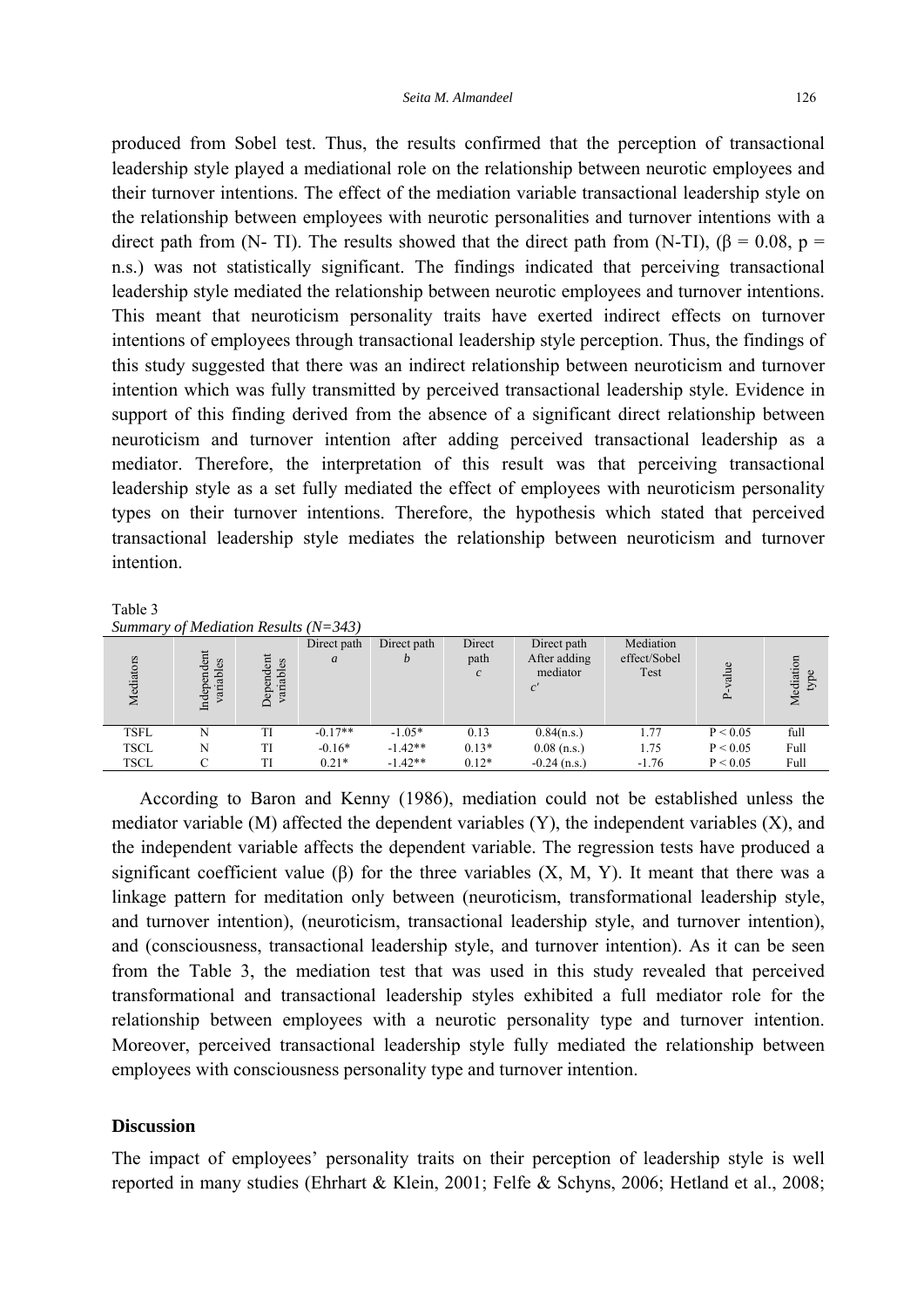Zhu et al., 2009). In addition, the literature has pointed out the significant relationship between personality traits and turnover intentions (Lounsbury et al., 2004; Mount et al., 2006; Salgado, 2002; Zimmerman, 2008). Leadership styles were seen to have an influence on employees' turnover intentions (Dixon & Hart, 2010; Liu et al., 2012; Waldman et al., 2001). As a result, it can be argued that personality traits influence on the perceptions of leadership styles, which in turn, could lead to changes in the level of turnover intention. This study contributed to a more integrative view of leadership style as a mediator variable whereas extant research has largely focused on the direct effect of transformational leadership style and was congruent with dependent and independent variables (Felfe & Schyns, 2006; Nguni et al., 2006; Yin, 2009; Zhu et al., 2009). In this study leadership styles including transformational and transactional were examined as a mediator between employees' personality traits including neuroticism, conscientiousness, and turnover intention. Unfortunately, none of them has been sufficiently studied in the Middle East societies. However, with empirical study of Saudi banks provided some supporting evidence for the hypotheses proposed in our theoretical model. In a highly competitive environment such as Saudi's banking sector which faces a high level of demand for qualified employees who are experts in their fields, personality type plays an important role in turnover intention levels (Zimmerman, 2008). Interestingly, the results of this study revealed that there was a high level of potential intention to leave their current job among Saudi bank employees. The study results showed that employees had 5 years of experience in average in the current bank which was less than the mean of 8 years' experience in the banking sector. This might mean that Saudi bankers received some attractive job offers from their new competitors or banks. In some cases, employees had a high level of turnover intention regardless of whether the conditions of their current job were ideal or not, while other employees preferred to stay with the same employer even though the work environment was not ideal for them. In this regard, personality trait might play a role in turnover intention. The current study set out to provide an insight into how an individual's traits relate to their turnover intentions. In a similar vein, Zimmerman (2008) noted that dispositional affectivity, whether positive or negative, had an impact on individuals' beliefs and values. Disposition affectivities have been linked to the Big-Five personality traits as positive affectivity and negative affectivity have been demonstrated as directors of individuals' moods, behaviors, and reactions to the situations in the workplace (Bouckenooghe et al., 2013). The findings indicated that bank employees' turnover intentions had a significant positive relationship with the neurotic personality type of employees. The findings reinforced the idea that those high neurotic employees who had a negative affectivity disposition had a high level of turnover intention. A positive relationship between neuroticism and turnover intention was supported ( $\beta$  = 0.13, *p* < 0.05\*). Moreover, a possible explanation for these results can be found in the neuroticism personality traits. High neurotic bank employees have been described as having low stability with feelings of anger and depression, which leads them to interpret neutral situations as threats and exaggerate minor frustrations as serious difficulties; they also have trouble controlling their emotions (Terracciano et al., 2008). Neurotics are more likely to experience a negative impact from their surroundings due to negative affectivity traits such as anxiety, depression, aggression, worry, and moodiness. The current finding was consistent with the study by Lounsbury et al. (2004) who confirmed that low emotional stability or neuroticism was closely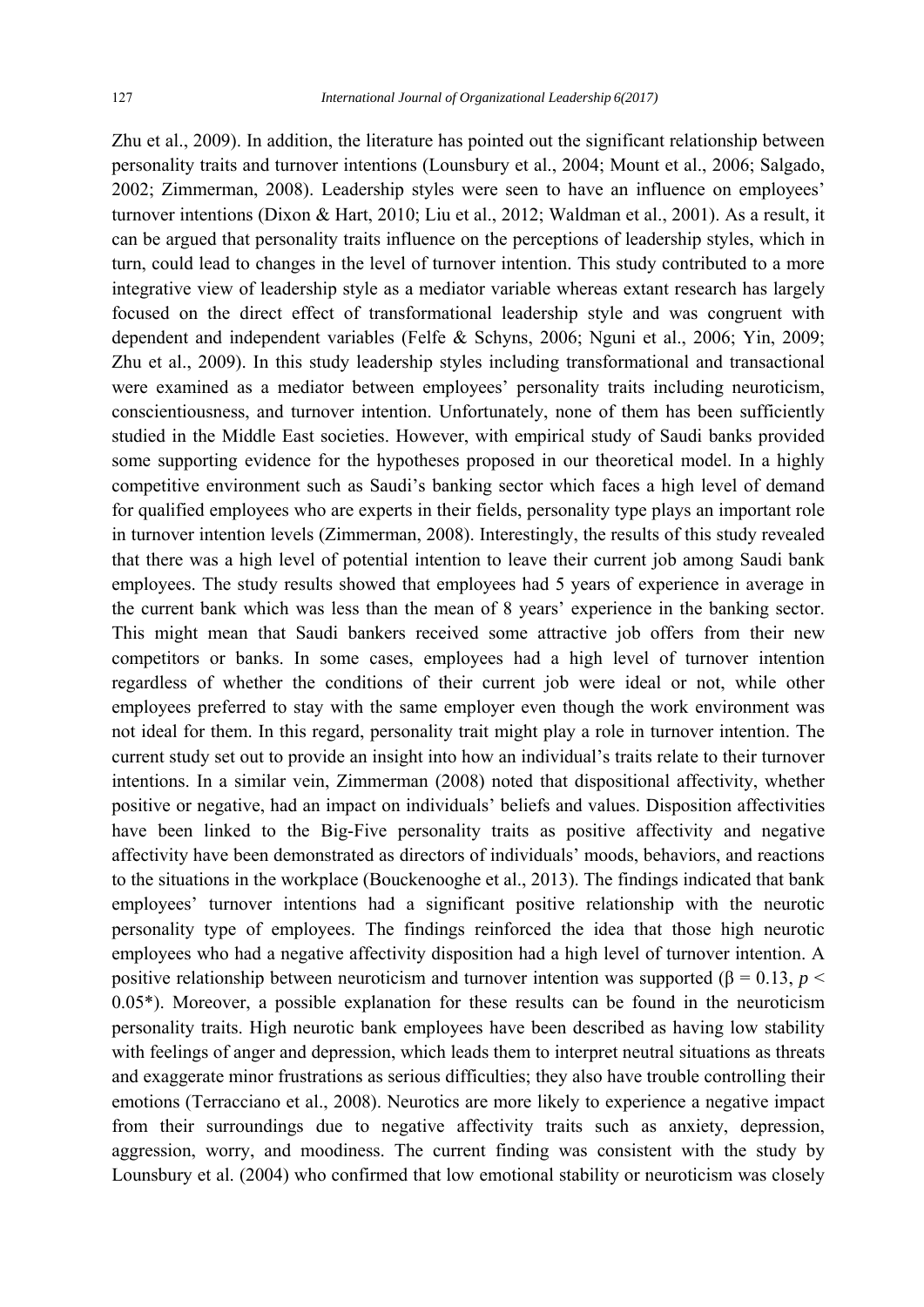correlated to turnover intention, as the findings of Lounsbury et al. (2004) were represented by correlation ( $r = 0.35$ ,  $p < 0.01$ <sup>\*\*</sup>). Although in this study the score was lower than Lounsbury's result ( $r = 0.12$ ,  $p < 0.05^*$ ). The findings also supported previous findings in Bouckenooghe et al. (2013) conducted some samples from Pakistani organisations and examined the relationship between negative affectivity and some key work outcomes, job performances, and turnover intentions and finally found that neuroticism could increase employees' turnover intentions. In this regard, thinking of quitting job could transfer to actual turnover which reinforced by neuroticism. The findings of this study supported the negative relationship between the extraversion personality type and job turnover intention ( $\beta$  = -0.00, *p* < 0.01<sup>\*\*</sup>). The findings reinforced the idea that bank employees with positive affectivity disposition had a reduced turnover intention. One possible interpretation of the findings was that extraversion describes those individuals who possess social skills, enthusiasm, assertiveness, and ambition (Goldberg, 1990; Goldberg et al., 2006). They enjoyed being with people as they were full of energy. Therefore, they often possesses positive emotions regarding a situation which could affect on their judgement with regard to events around them (Connolly & Viswesvaran, 2000). Extravert bankers tended to experience lower levels of stress and interpreted situations positively as well as extravert employees tried to put more effort into enhancing their work situations in order to improve their performances and satisfaction levels. It took time for extravert employees to transfer their quitting thoughts into actual job turnover. The current results were in line with the findings of Bouckenooghe et al. (2013) who found extraversion as a positive affective feeling which had negative correlation with turnover intention ( $r = -0.13$ ,  $p \le 0.05^*$ ). In this regard, individuals who had high disposition traits such as extraversion often experienced positive emotion in the working environment derived from their ability to deal with stressful situations, attain their goals, thereby decrease the likelihood of their turnover intentions. The surprising finding of the current study came from the negative relationship between conscientiousness and turnover intention. Contrary, the empirical findings supported the opposite assumption which stated that there was a positive relationship between conscientiousness personality type and turnover intention (β = 0.12,  $p < 0.05^*$ ). A possible explanation for these results could also be found in conscientiousness personality traits (Ashton et al., 2009; Judge et al., 2002) where the excitement and enthusiasm could encourage conscientious employees in order to extend their turnover intentions if they felt that it was necessary to leave their jobs. Conscientious employees in the banking sector were willing to establish social relationships in and out of the banks because connections with others might play an important role in applying for a new job. However further research (perhaps qualitative in nature) is needed to explore this suggestion and other reasons for the association. Contrary to the current study's findings, the research of Zimmerman (2008) and Salgado (2002) showed that having an extravert (E) personality type did not relate to employees' turnover intentions. Based on Salgado's (2002) findings in his meta-analytic study, neuroticism, conscientiousness, and agreeableness were the strongest predictors of actual turnover. With regard to the differences in the results, it was possible that contextual differences in nationality aspects might affect on the findings. There is indeed no evidence arising from this study for any relationship between the personality types such as agreeableness, openness to experience, and turnover intention.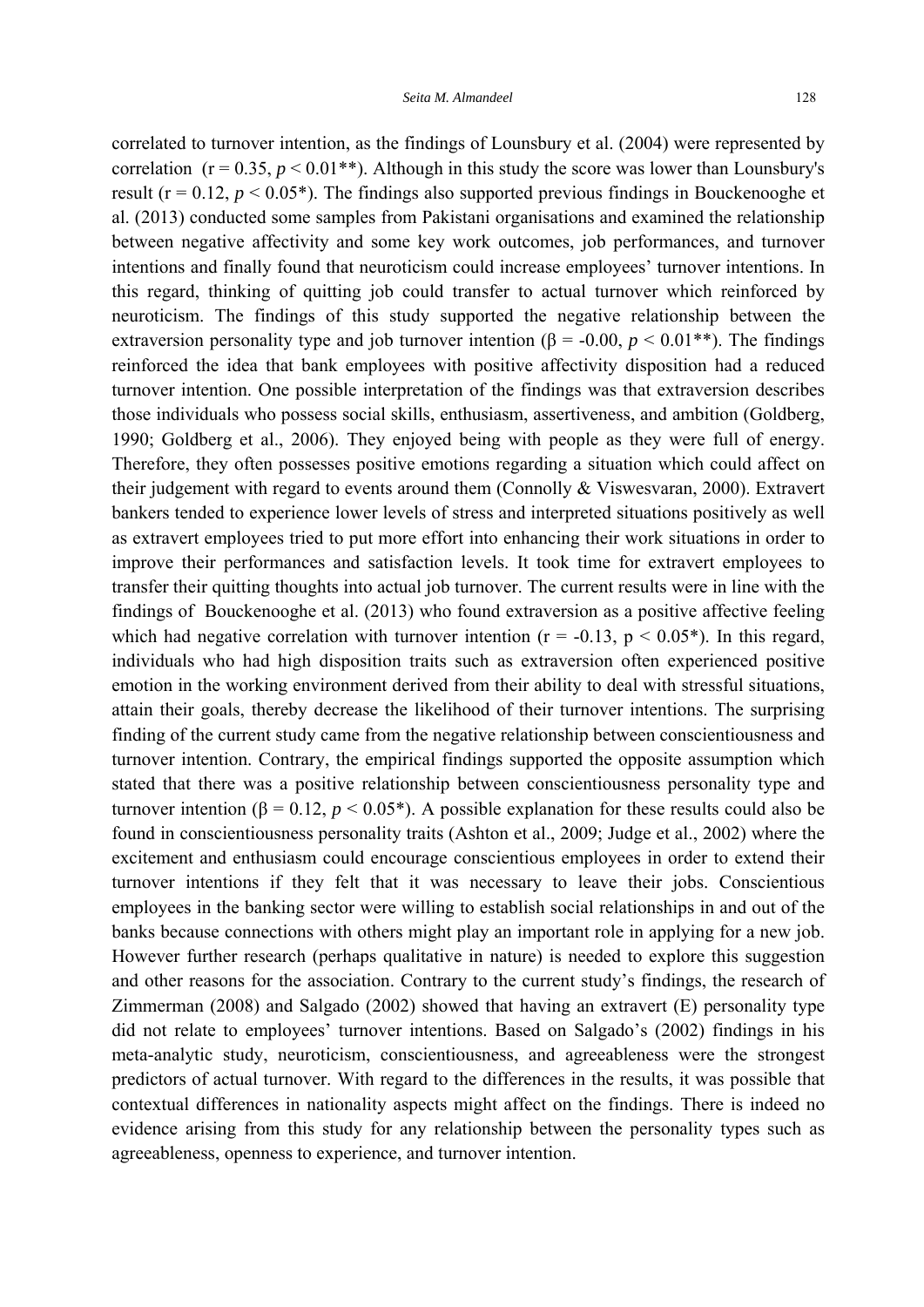The current findings linked the Big-Five personality traits to the perception of transformational and transactional leadership styles. It was important in this section to identify the personality profiles of bank employees who rate their leaders and their leadership styles. This might help to refine our understanding of the role that personality traits play among bank employees based on Meindl's (1995) assumption of leadership. Conscientiousness was positively related to the perception of transformational leadership styles. It meant that these associations could reach significant levels among Saudi bank employees. It was contrary to the findings of Hetland et al. (2008) which was conducted in a Norwegian context and found that there were a significant relationship between conscientiousness and perception of an avoidant leadership style in Norwegian sample which may arise due to differences between Saudi Arabian and Norwegian national cultures; because Saudi Arabia is considered as a collectivist society while Norway is considered as an individualist society which would impact on the results. The impact of the conscientiousness personality trait appears to be more apparent in a society that accepts different classes of individuals and hierarchical orders within organisations. Another possible explanation might be due to the leadership process itself and the leadership process. According to Meindl (1990), a social construction that has been created by leaders and followers is primarily a two-way process where both leaders and followers are transformed by each other over time (Burns, 1978; Kaiser et al., 2008). In this respect, employees' personality traits determined the emergence of leadership style based on similarity attraction theory (Emery et al., 2013; Felfe & Schyns, 2010), where people who possessed the same personality characteristics attract could each other which increased the possibility of their positive interactions (Bono, Hooper & Yoon, 2012; Ehrhart & Klein, 2001); likewise, employees preferred to be led by a leader who had similar traits to theirs. Hence, the positive association between conscientiousness and perception of transformational and transactional leadership styles could be derived from similarities between bank employees' positive affectivity and their branch leaders' positive behaviors which created a positive circle between employees and leaders. There was a beneficial impact of the postulated positive cycle on employees' behavior. It has been acknowledged that high conscientious employees expended more effort in the workplace than other types of employees because they had a set of their autonomous goals which worked beyond their requirements, goals, and negative work attitudes. In this instance, employees' positive characteristics of conscientiousness had a positive relationship with transformational leadership (Zhu et al., 2009). Thus, high conscientious bankers might work effectively under transformational and transactional leadership styles. The initial correlation between conscientiousness and transformational leadership style was positive, but the association did not reach a significant level after running the SEM analysis. A possible interpretation of the findings was derived from the need of high conscientious employees who fulfilled their accomplishment sense which made them work more effectively under instrumental leaders such as transactional ones. The findings of Bono et al. (2012) stated that there was a positive association between conscientious personality types and their rating of their leader who had transactional leadership style ( $\gamma = 0.14$ ,  $p < 0.05^*$ ). Positive affectivity was likely to have been exhibited in the workplace by conscientious bank employees who working with transactional bank leaders that had willingness to promote contingent rewards and practice active management styles through applying exceptional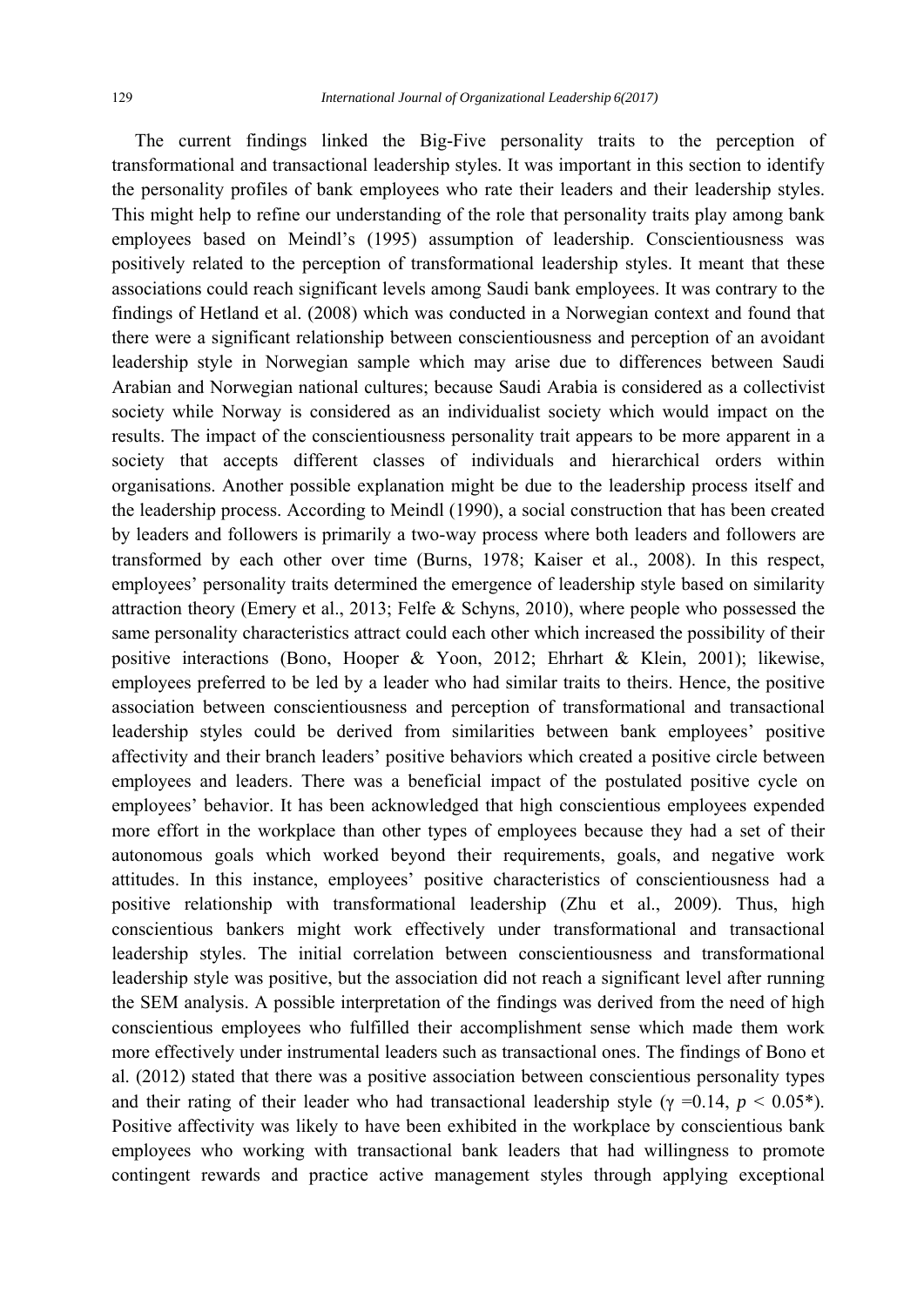behaviors consistent with their positive positions. Bank employees who possessed positive affectivity traits such as conscientious perceived their branch leader as either transformational or transactional; who are willing to interact with their positive position in the workplace with exhibiting transformational behaviors through intellectual stimulation elements and transactional behavior style via contingent rewards elements. Therefore, they could interact effectively based on the positive cycle of the relationship. Nonetheless, there were positive affectivity traits such as extraversion, openness to experience, and agreeableness which referred to non-significant relationships based on employees' perceptions of their leaders' transformational and transactional leadership styles. Hence, further research is needed to unpack these findings.

 Employees who scored highly in neuroticism tended to be emotionally unstable and to demonstrated some negative moods and behaviors such as anxiety, depression, and low selfesteem which results from experiencing unpleasant interactions with their leaders. The sense of insecurity could lead to a negative cycle effect. The current findings were similar to those provided in studies by Felfe and Schyns (2006) and Hetland et al*.* (2008). The results of current study ( $\beta$ = -0.161,  $p$  < 0.01<sup>\*\*</sup>) were relatively higher than the results obtained by Hetland et al. (2008) ( $\beta$ =-0.12, p<0.05<sup>\*</sup>) and Felfe and Schyns (2006) ( $\beta$  = -0.14, p < 0.05<sup>\*</sup>). Since transformational bank leaders provide inspirational motivational, intellectual stimulation, idealized behavior, and individual consideration behavior which triggers neuroticism (N), these leaders would reinforce the negative influence cycle in neurotic employees which in turn impedes the accomplishment of challenging goals and the implementation of new ideas. The noticeable finding of the current study was that there was a negative relationship between neurotic employees and their perceptions of transactional leadership style  $(\beta = -0.12, p \le 0.05^*)$ which was in line with findings which may contribute to the leadership literature. The absence of a significant relationship between neuroticism and transactional leadership style is shown in a number of other studies (Emery et al., 2013; Hetland et al., 2008; Rowold & Rohmann, 2009). The findings indicated that transactional bank leaders controlled their employees by emphasizing on task goals and exhibited transactional behaviors such as giving rewards which are contingent on performance and active management by taking action prior to problem behaviors development (Bass, 1995). This would increase the amount of pressure on neurotic employees who were less likely to be confident about their potential leaders who practiced either transactional or transformative forms of leadership styles (Emery et al., 2013). Accordingly, such employees will avoid working with structural and organized leaders such as transactional leaders. Saudis do not consider themselves equal; therefore, everyone has a place in society. In such hierarchical society and organizational setting, employees accept to take orders from their leaders. It is suggested that a transactional style is more suited to a hierarchical work environment such as Saudi banks. To some extent, there was a negative relationship between neurotic employees and perceived transactional behavior within a hierarchical society base on this hypothesis. Further research is needed in the realm of neurotic employees and their perception of transactional leadership style. Such an argument is underpinned by the above findings; it has been claimed that the relationship between perceptions of transformational leadership and neuroticism might be in a positive direction (Felfe & Schyns, 2006). Owing to the fact that the interaction process between transformational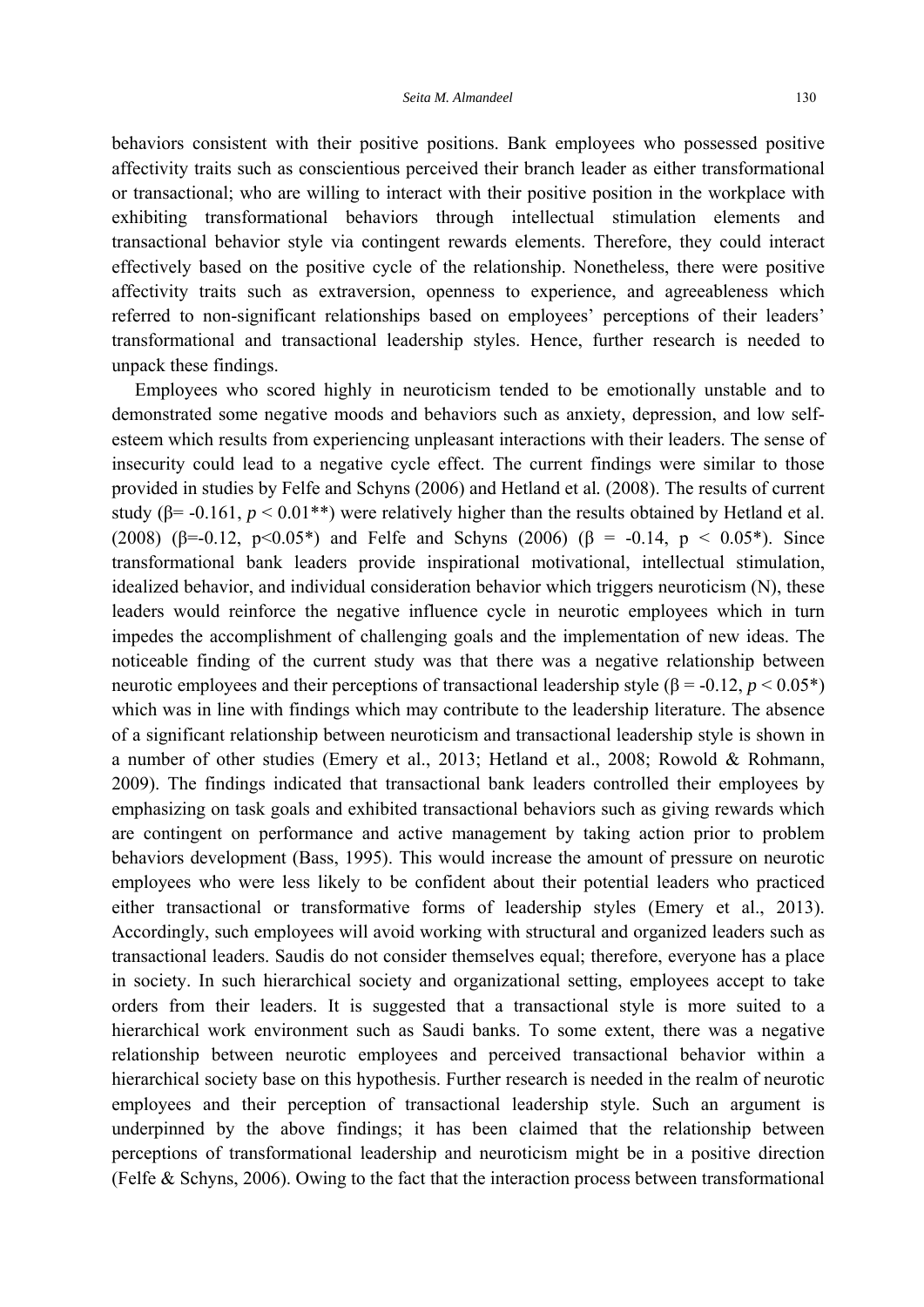leaders and high neurotic employees was a developed dynamic, it would be expected that the leader would react to employees' anxiety and low self-esteem by employing more transformational leadership behavior such as individual consideration behavior. This might also encourage the employees to increase their efforts in the workplace and as a result neurotic employees might be attracted to working with active and inspired leaders such as transformational leaders. However, neurotic employees in Saudi banking contexts had a negative effect on employees' perceptions of transformational leaders due to the strong influence of negative affectivity cycle.

 The results of the Sobel's test supported some of the hypothesized mediating effect of transformational and transactional leadership styles. The perception of transformational leadership style mediated a positive relationship between neuroticism and turnover intention among employees of Saudi banks. Thus, the findings of this study suggested that there was an indirect relationship between neuroticism and turnover intention that has been transmitted by perceived transformational leadership style  $(Z = 1.77, p < 0.05^*)$  as shown in Figure 2. Evidence in support of this finding derived from the absence of any significant direct relationship between neuroticism and turnover intention after adding transformational leadership as a mediator. This meant that the inclusion of transformational leadership style in SEM has removed the direct influence of negative affectivity that comes from neuroticism traits on turnover intention. Perceived transformational leadership style had a positive effect and could reduce the desire of turnover intention in neurotic bank employees. A Sobel's test was conducted to test the hypothesized mediational role of transactional leadership style on the relationship between neuroticism and turnover intention. The results of Sobel's test confirmed the full positive mediational effect of transactional leadership style on the relationship between neuroticism and turnover intention. The full mediation effect suggested that neuroticism personality traits have exerted indirect positive effects on turnover intention through perceived transactional leadership style. This meant that the perception of transactional leadership style mediated a positive relationship between neuroticism and turnover intention among Saudi employees as shown in Figure 4. Thus, the findings of this study suggested that there was an indirect relationship between neuroticism and employees' turnover intentions transmitted by perceived transactional leadership style  $(Z = 1.75, p < 0.05^*)$ . Evidence in support of this finding derived from the absence of a significant direct relationship between neuroticism and turnover intention after adding transactional leadership as a mediator. As a result, it could be suggested that neuroticism traits had an influence on the perception of transactional leadership, which might then elicit an attitudinal response in employees' organizational attitudes such as turnover intention. This meant that the inclusion of transactional leadership style removed the direct influence of negative affectivity that comes from neuroticism traits on turnover intention. It appeared that perceived transactional leadership style had a positive effect which reduced the desire of turnover intention for neurotic bank employees. The result of the Sobel's test confirmed that a perceived transactional leadership style had a negative mediation effect on the relationship between conscientious employee traits and turnover intention. This meant that there was an indirect negative link between conscientiousness and turnover intention through perception of transactional leadership style  $(Z = -1.76, p < 0.05^*)$  as shown in Figure 3. Furthermore, the significant direct relationship between conscientiousness and turnover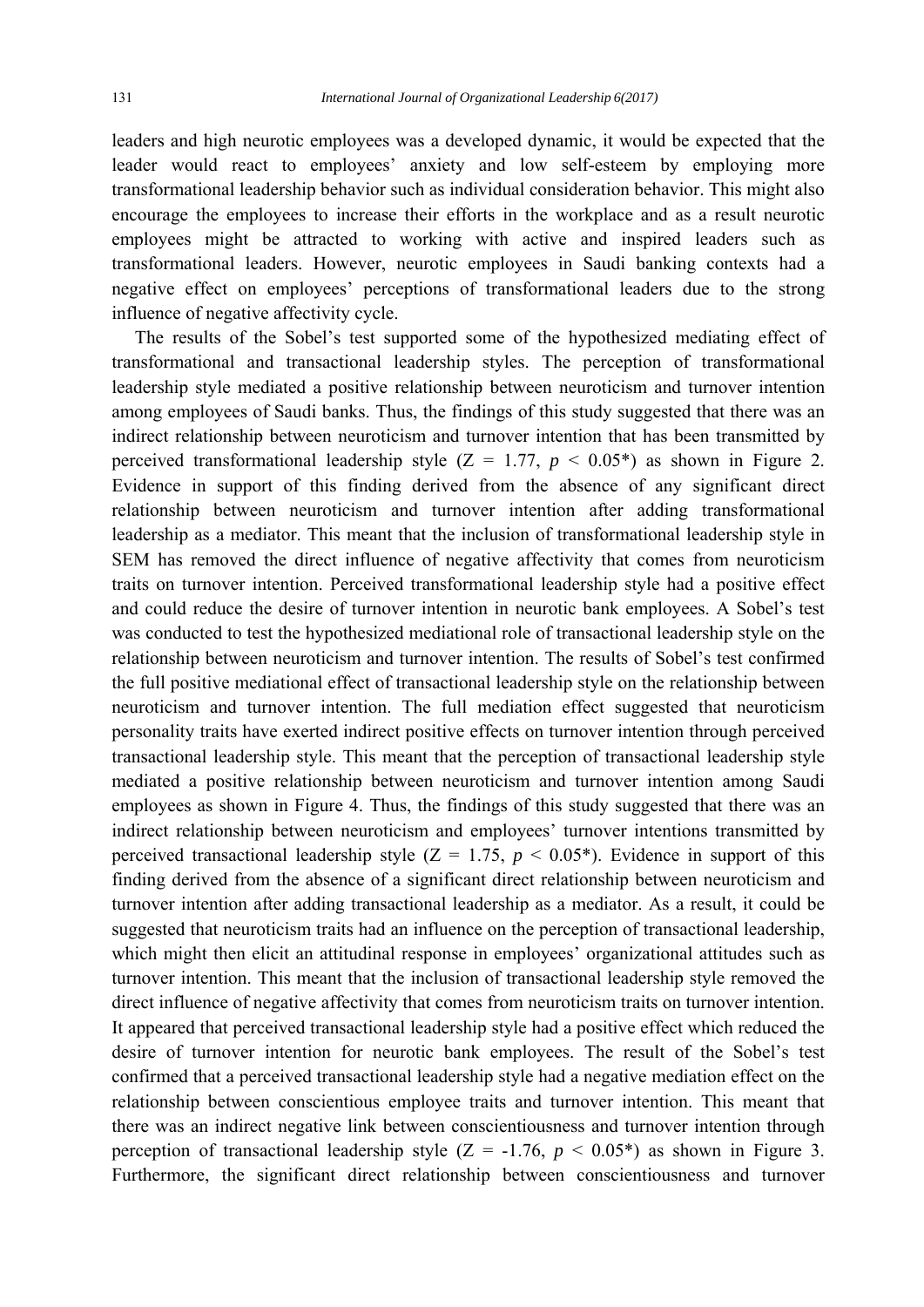intention vanished after adding the mediator. In this sample, conscientiousness appeared to have an influence on employees' perceptions of transactional leadership, which reduced their turnover intentions. This meant that the inclusion of perceived transactional leadership style removed the direct influence of positive affectivity of conscientious personality traits on turnover intention. Perceived Transactional leadership style appeared to decrease the rate of turnover intentions for conscientious bank employees.

## **Conclusion**

Although this study is not free from limitations, it obtained many interesting empirical data. Based on a social identity perspective, this study proposed Five-big personality traits which had an influence on employees' job turnover intentions and their perceptions of transformational and transactional leadership styles. The results of the study reinforced the view that there was a positive significant relationship between neurotic and conscientiousness personality traits in Saudi Arabian employees and their turnover intentions. This result was in line with findings of previous studies in Western settings such as Zimmerman's (2008) and Lounsbury et al.'s (2004) studies in terms of the neurotic personality type which its opposite was reported in terms of conscientiousness. The current study has replicated the results which found in Bouckenooghe et al. (2013) that extraversion had a positive affectivity because extraversion employee described an individual who possessed social skills, enthusiasm, assertiveness, and ambition (Goldberg, 1990; Goldberg et al., 2006). They enjoyed being with people who were energetic and possessed positive emotions regarding a situation which will influence on their judgments (Connolly  $&$  Viswesvaran, 2000) and had negative relationship with their turnover intentions. These together provides some useful practical applications for staff retention. In terms of the relationship between personality types and leadership styles, it was also found that high conscientious bank employees' perceive their leaders to be either transformational or transactional. This result was in line with the results of previous studies (Ehrhart & Klein, 2001; Hetland et al., 2008; Rowold & Rohmann, 2009). However, those employees who were scored high in neuroticism were less likely to perceive their leader to be transformational and transactional.

 The findings from this study had useful implications for both academic researchers and managerial practitioners. For academic researchers and especially for researchers in international human resources management or cross-cultural management, our study suggested a new direction regarding the relationship between employees' personality traits, perceptions of leadership, and their turnover intentions. The obtained data revealed that these three variables might have both significant direct and interactive effects on the behaviors or decisions of followers such as their turnover intentions. To fully understand these effects, it would be helpful to conduct more future studies in this direction which should help further develop theory on transformational, transactional, and cross-cultural management. For human resources managers who are interested in the career development of their employees, the findings of this study also had useful implications. It was especially true for managerial practitioners of human resources in firms with highly turnover rate. It should be beneficial to adopt transformational and transactional leadership styles to improve employees' retention and reduce employees'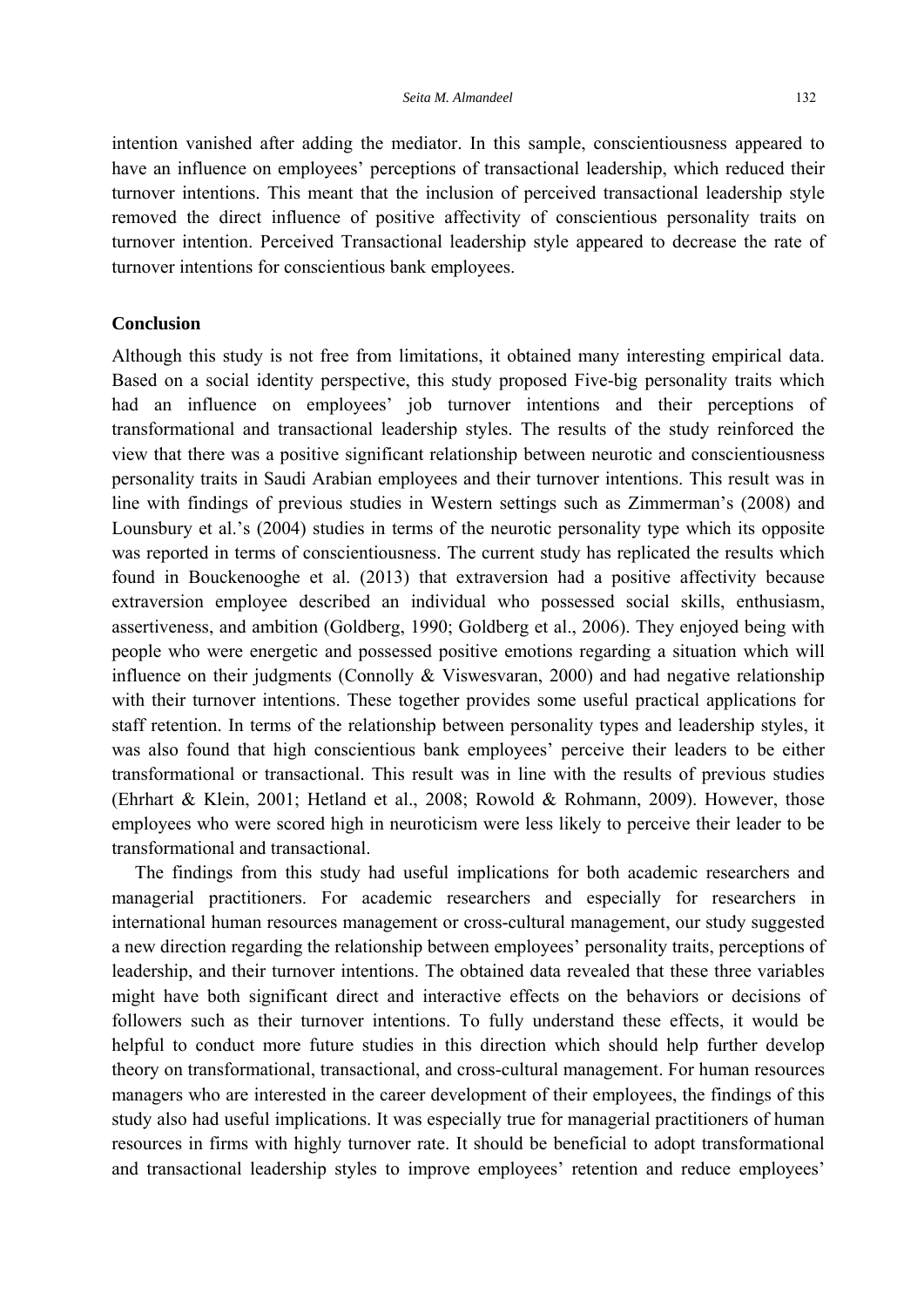turnover intentions. The findings of this study can be used by human resource managers to evaluate new recruits so that the main negative effects which stem from personality traits might be avoided. In addition, there was useful data in the study for training managers on how they might be perceived by their followers and the importance of leadership in the leader-follower exchange. The major limitation of this study was that the study was only conducted in Saudi Arabia and therefore these findings were not generalizable to other Middle Eastern cultures. Future research should address this research gap by testing the same hypotheses in other Middle Eastern cultures such as in United Arab of Emirates. In this way, we can understand better the external validity of the findings on the relationships between personality types, perceptions of transformational and transactional leadership styles, and consequent employees' turnover intentions. Moreover, the main dependent variable (employee intentions to leave) and the mediator (perception of leadership) were measured by asking the same respondents in the same survey. Accordingly, the threat of common-method variance is still an issue. Future studies may try to overcome this weakness by asking a second party such as another manager to rank their leadership styles among their employees. Although this approach may have brought problems of its own, it can help to minimize the threat of possible common method variance. Finally, leaders' perceptions of transformational and transactional leadership styles were not measured. This is considered as a weakness because it is also important to test whether the measure from a given leader and her/his subordinates are consistent. Future studies should try to measure transformational and transactional leadership styles from both sides.

#### **References**

- Anderson, J, C., & Gerbing, D, W. (1988). Structural equation modeling in practice: A review and recommended two-step approach. Psychological Bulletin, *103*(3), 411–423.
- Armstrong, M. (2004). *A handbook of human resource management practice (9th ed.*). UK: Kogan Page.
- Ashton, M. C., Lee, K., Goldberg, L. R., & De Vries, R. E. (2009). Higher order factors of personality: Do they exist? *Personality & Social Psychology Review*, *13*(2), 79–91.
- Avolio, B. J., Bass, B. M., & Jung, D. I. (1999). Re-examining the components of the transformational and transactional leadership using the Multifactor Leadership Questionnaire. *Journal of Occupational & Organizational Psychology, 72*(4)*,* 441–462.
- Baron, R. M., & Kenny, D. A. (1986). The moderator–mediator variable distinction in social psychological research: Conceptual, strategic, and statistical considerations. *Journal of Personality & Social Psychology, 51*(6)*,* 1173–1182.
- Barrick, M. R., & Mount, M. K. (1991). The big five personality dimensions and job performance: A meta-analysis. *Personnel Psychology, 44*(1)*,* 1–26.
- Barrick, M. R., Parks, L., & Mount, M. K. (2005). Self-monitoring as a moderator of the relationships between personality traits and performance. *Personnel Psychology, 58*(3), 745–767.
- Bass, B. M. (1995). Theory of transformational leadership redux. *Leadership Quarterly, 6*(4), 463– 478.
- Bass, B. M., & Avolio, B. J. (1995). *Multifactor leadership questionnaire for research*. Palo Alto, CA: Mind Garden Publication.
- Bass, B. M., & Bass, R. (2008). *The Bass handbook of leadership: Theory, research, and managerial applications* (4<sup>th</sup> ed.). New York: Free Press.
- Bass, B. M., & Riggio, R. E. (2006). *Transformational leadership*. Mahwah, New Jersey: Lawrence Erlbaum Associates.
- Bono, J. E., Hooper, A., & Yoon, D. J. (2012). The impact of personality on transformational and transactional leadership ratings. *Leadership Quarterly, 23*(1), 132–145.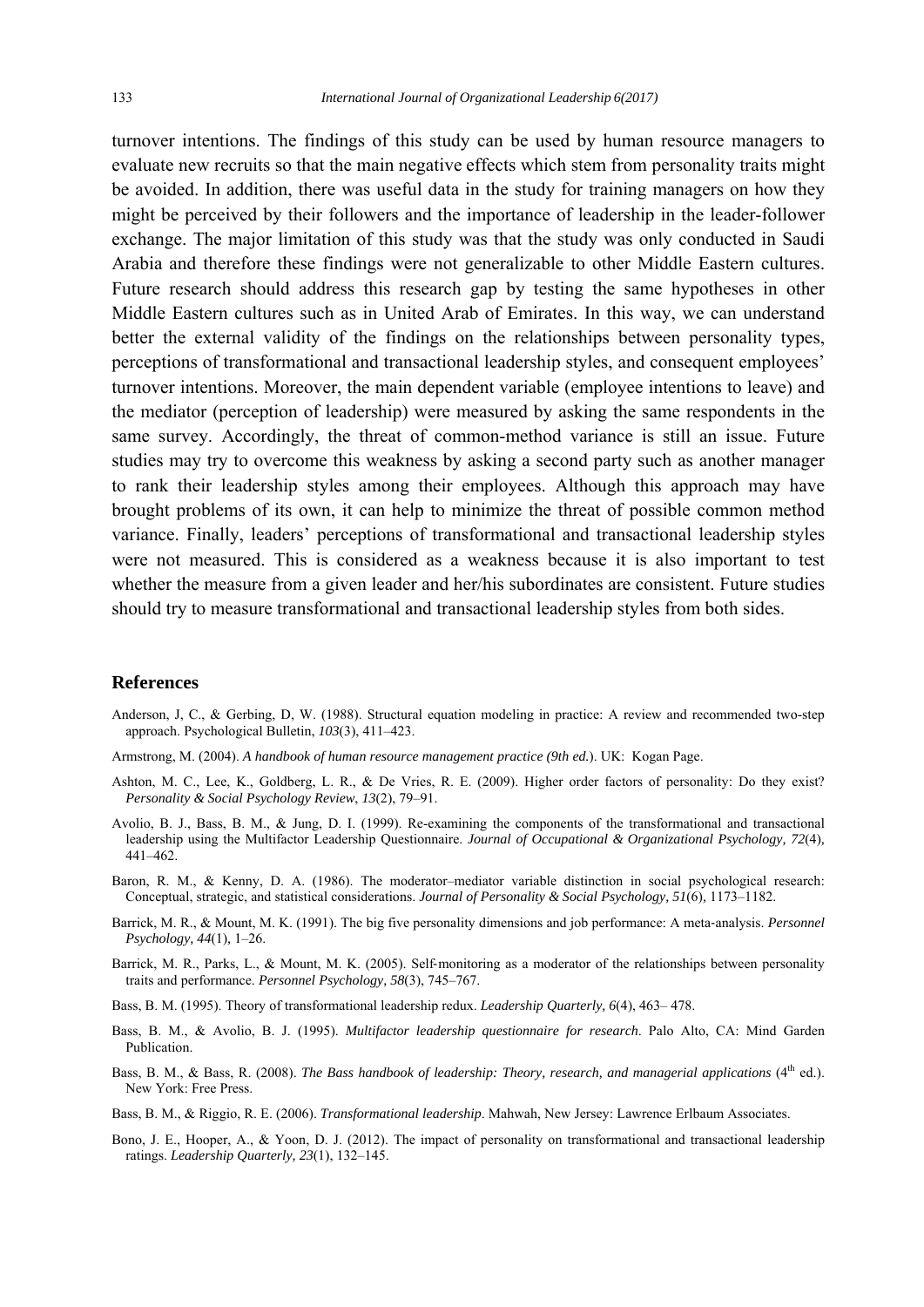- Bono, J. E., Shen, W., & Yoon, D. J. (2014). Personality and leadership: Looking forward, looking ahead. In D. V. David (Ed.), *The oxford handbook of leadership and organizations* (pp. 199-301). New York: Oxford University Press.
- Bouckenooghe, D., Raja, U., & Butt, A. N. (2013). Combined effects of positive and negative affectivity and job satisfaction on job performance and turnover intentions. *The Journal of Psychology, 147*(2), 105–123.
- Bowling, N. A., Beehr, T. A., & Lepisto, L. R. (2006). Beyond job satisfaction: A five-year prospective analysis of the dispositional approach to work attitudes. *Journal of Vocational Behavior, 69*(2), 315–330.

Burns, J. M. (1978). *Leadership*. London: Harper Torchbooks.

- Collinson, D. (2006). Rethinking followership: A post-structuralist analysis of follower identities. *The Leadership Quarterly*, 17(2), 179–189.
- Connolly, J. J., & Viswesvaran, C. (2000). The role of affectivity in job satisfaction: A meta-analysis. *Personality & Individual Differences, 29*(2), 265–281.
- Costa, P. T., & McCrae, R. R. (1992). Four ways five factors are basic. *Personality & Individual Differences, 13(*6), 653–665.
- DeNeve, K. M., & Cooper, H. (1998). The happy personality: a meta-analysis of 137 personality traits and subjective wellbeing. *Psychological Bulletin, 124(*2), 197–229.
- Digman, J. M. (1990). Personality structure: emergence of the five-factor model. *Annual ReviewPsychology, 41,* 417–440.
- Dixon, M. L., & Hart, L. K. (2010). The impact of path-goal leadership styles on work group effectiveness and turnover intention. *Journal of Managerial Issues*, *22*(1), 52–69.
- Dvir, T., Eden, D., Avolio, B., & Shamir, B. (2002). Impact of transformational leadership on follower development and performance: A field Experiment. *Academy of Management Journal, 45*,735–744.
- Ehrhart, M. G., & Klein, K. J. (2001). Predicting followers' preferences for charismatic leadership: the influence of follower values and personality. *Leadership Quarterly, 12*(2), 153–179.
- Emery, C., Calvard, T. S., & Pierce, M. E. (2013). Leadership as an emergent group process: A social network study of personality and leadership. *Group Processes & Intergroup Relations,16*(1), 28–45.
- Felfe, J., & Schyns, B. (2006). Personality and the perception of transformational leadership: The impact of extraversion, neuroticism, personal need for structure, and occupational self‐efficacy. *Journal of Applied Social Psychology, 36*(3), 708– 739.
- Felfe, J., & Schyns, B. (2010). Followers' personality and the perception of transformational leadership: Further evidence for the similarity hypothesis. *British Journal of Management,21*(2), 393–410.
- Goldberg, L., Johnson, J., Eber, H., Hogan, R., Ashton, M., & Cloninger, C., & Gough, H. (2006). The international personality item pool and the future of public domain personality measures. *Journal of Research in Personality, 40(1),* 84– 96.
- Goldberg, L. R. (1990). An alternative description of personality: The Big-Five factor structure. *Journal of Personality & Social Psychology, 59*(6), 1216–1229.
- Hair, J. F., Anderson, R. E., Tatham, R. L. & Black, W.C., (1998). *Multivariate data analysis.* London: Prentice-Hall-International.
- Hair, J. F., Black, B., Babin, B., & Anderson, R. E. (2010). *Multivariate data analysis: A goal perspective (7th ed).* Upper Saddle River: Prentice Hall.
- Harrington, D. (2008). *Confirmatory factor analysis*. Oxford: Oxford University Press.
- Hetland, H., & Sandal, G. (2003). Transformational leadership in Norway: Outcomes and personality correlates. *European Journal of Work & Organizational Psychology, 12*(2), 147– 170.
- Hetland, H., Sandal, G. M., & Johnsen, T. B. (2008). Followers' personality and leadership. *Journal of Leadership & Organizational Studies, 14*(4), 322–331.
- Hogan, R. (1986). *Manual for the Hogan personality inventory*. Minneapolis: National Computer Systems.
- Hogan, R. (2005). In defense of personality measurement: New wine for old whiners. *Human Performance, 18*(4), 331–341.
- Hox, J. J., & Bechger, T. M. (2011). An introduction to structural equation modeling. *Family Science Review, 11*(4), 354–373.
- Hussain Haider, M., & Riaz, A. (2010). Role of transformational and transactional leadership with job satisfaction and career satisfaction. *Business & Economic Horizons, 1*(1), 29–38.
- Jaramillo, F., Grisaffe, D. B., Chonko, L. B., & Roberts, J. A. (2009). Examining the impact of servant leadership on salesperson's turnover intention. *Journal of Personal Selling & Sales Management*, *29*(4), 351–365.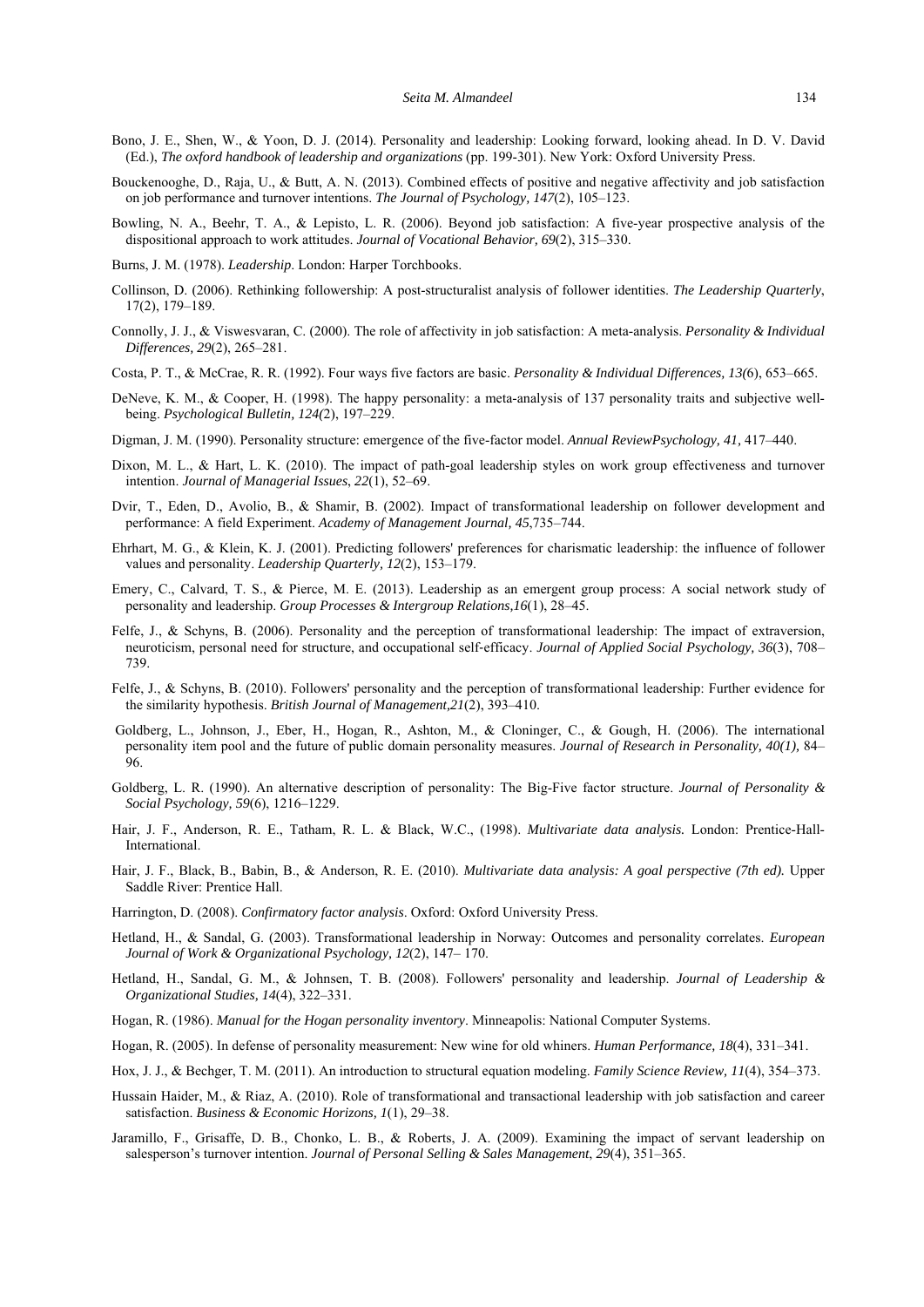- John, O. P., Naumann, L. P., & Soto, C. J. (2008). Paradigm shift to the integrative Big-Five trait taxonomy: History, measurement, and conceptual issues*.* In L. A. Pervin & O. P. John (Eds.), *Handbook of personality: Theory and research*   $(2^{nd}$  ed) (pp. 114–158). New York: Guilford Press.
- Jöreskog, K. G., & Sörbom, D. (1982). Recent developments in structural equation modeling. *Journal of Marketing Research, 19*(4), 404–416.
- Jöreskog, K. G., & Sörbom, D. (1993). *LISREL 8: Structural equation modeling with the SIMPLIS command language.*  Chicago, IL: Scientific Software International.
- Jöreskog K. G., & Sörbom, D. (1997). *Structural equation modeling with the SIMPLIS command language.* Chicago: Scientific Software International.
- Judge, T. A. (1992). The dispositional perspective in human resources research. *Research in Personnel & Human Resources Management, 10,* 31–72.
- Judge, T. A., & Bono, J. E. (2000). Five-factor model of personality and transformational leadership. *Journal of Applied Psychology, 85*(5)*,* 751–765.
- Judge, T. A., Bono, J. E., Ilies, R., & Gerhardt, M. (2002). Personality and leadership: A qualitative and quantitative review. *Journal of Applied Psychology, 87*(4), 765–780.
- Kaiser, R. B., Hogan, R., & Craig, S. B. (2008). Leadership and the fate of organizations. *American Psychologist*, *63*(2), 96– 111.
- Keith, N., & Frese, M. (2005). Self-regulation in error management training: Emotional control and metacognition as mediators of performance effects. *Journal of Applied Psychology, 90*(4), 677–691.
- Liu, D., Mitchell, T., Lee, T., Holtom, B., & Hinkin, T. R. (2012). When employees are out of step with coworkers: How job satisfaction trajectory and dispersion influence individual-and unit-level voluntary turnover. *Academy of Management Journal, 55*(6), 1360–1380.
- Lounsbury, J. W., Saudargas, R. A., & Gibson, L. W. (2004). An investigation of Big-Five and narrow personality traits in relation to intention to withdraw from college. *Journal of College Student Development*, *45*(5), 517–534.
- Maertz, C. P., & Griffeth, R. W. (2004). Eight motivational forces and voluntary turnover: A theoretical synthesis with implications for research. *Journal of Management, 30*(5), 667–683.
- MacCallum, R. C., Browne, M. W., & Cai, L. (2006). Testing differences between nested covariance structure models: Power analysis and null hypotheses. *Psychological Methods, 11*,19–35.
- McCrae, R. R., & Costa, P. T., Jr. (1987). Validation of the five-factor model of personality across instruments and observers. *Journal of Personality & Social Psychology, 52*(1), 81–90.
- Meindl, J. R. (1995). The romance of leadership as a follower-centric theory: A social constructionist approach. *The Leadership Quarterly, 6*(3), 329–341.
- Meindl, J. R. (1990). *On leadership: An alternative to the conventional wisdom*. Greenwich, CT: JAI Press.
- Mobley, J. A. (1977) Intermediate linkages in the relationship between job satisfaction and employee turnover. *Journal of Applied Psychology, 62*(2), 237–240.
- Mobley, W. H., Griffeth, R. W. H., & Meglino, B. M. (1979). Review and conceptual analysis of the employee turnover process. *Psychological Bulletin*, *86*(3), 493–522.
- Mobley, W. H., Homer, S. O., & Hollingsworth, A. T. (1978). An evaluation of precursors of hospital employee turnover. *Journal of Applied Psychology, 63,* 408–414.
- Monte, C. F., & Sollod, R. N. (2003). *Beneath the mask: An introduction to theories of personality* (7<sup>th</sup> ed.). New York: John Wiley.
- Mount, M., Ilies, R., & Johnson, E. (2006). Relationship of personality traits and counterproductive work behaviors: The mediating effects of job satisfaction. *Personnel psychology*, *59*(3), 591–622.
- Moss, S. A., & Ngu, S. (2006). The relationship between personality and leadership preferences. *Current Research in Social Psychology*, *11*(6), 70–91.
- Nguni, S., Sleegers, P., & Denessen, E. (2006). Transformational and transactional leadership effects on teachers' job satisfaction, organizational commitment, and organizational citizenship behavior in primary schools. *The Tanzanian case. School effectiveness & school improvement, 17*(2), 145–177.
- Nunnally, J. C., & Bernstein, I. H. (1994*). Psychometric theory*. New York: McGraw-Hill.
- Preacher, K. J., & Hayes, A. F. (2008). Asymptotic and resampling strategies for assessing and comparing indirect effects in multiple mediator models. *Behavior Research Methods, 40*(3), 879–891.